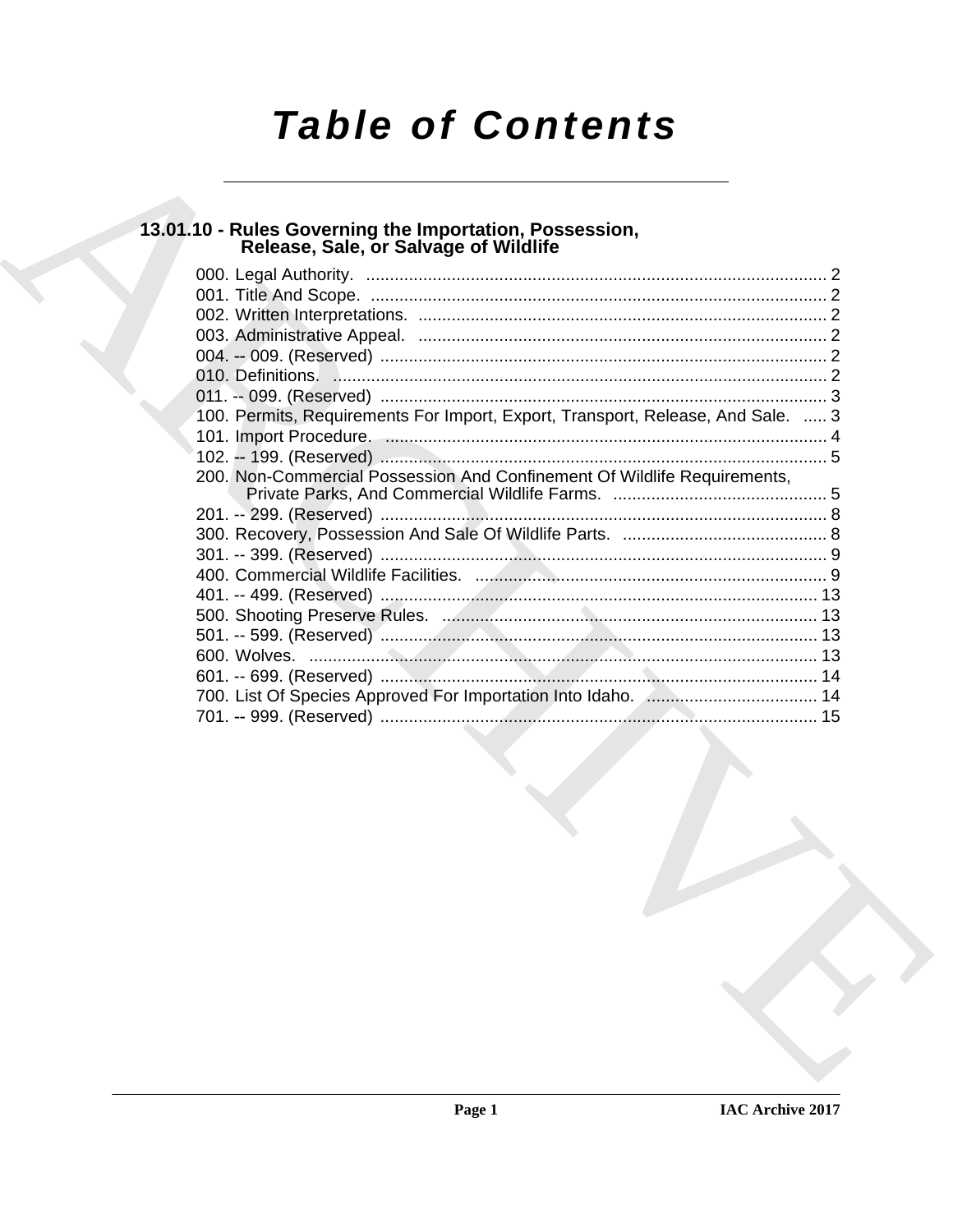#### **IDAPA 13 TITLE 01 CHAPTER 10**

### **13.01.10 - RULES GOVERNING THE IMPORTATION, POSSESSION, RELEASE, SALE, OR SALVAGE OF WILDLIFE**

#### <span id="page-1-1"></span><span id="page-1-0"></span>**000. LEGAL AUTHORITY.**

The Idaho and Game Commission is authorized under Sections 36-103, 36-104(b), 36-501, and 36-504, Idaho Code, to adopt rules concerning the importation, possession, release, sale, or salvage of wildlife in the state of Idaho. (7-1-99)

#### <span id="page-1-2"></span>**001. TITLE AND SCOPE.**

**Title**. These rules shall be cited in full as IDAPA 13.01.10.000, et seq., Rules of the Idaho Fish and Game Commission, IDAPA 13.01.10, "Rules Governing the Importation, Possession, Release, Sale, or Salvage of Wildlife." (7-1-99) Wildlife." (7-1-99)

**02. Scope**. These rules establish the protection of wildlife in the state of Idaho from illegal importation, possession, release, sale, or salvage. (7-1-99)

#### <span id="page-1-3"></span>**002. WRITTEN INTERPRETATIONS.**

This agency has no written interpretations of these rules. (7-1-99)

#### <span id="page-1-4"></span>**003. ADMINISTRATIVE APPEAL.**

All contested cases shall be governed by the provisions of IDAPA 13.01.01, "Rules of Practice and Procedure of the Idaho Fish and Game Commission," and IDAPA 04.11.01, "Idaho Rules of Administrative Procedure of the Attorney General." (7-1-99)

#### <span id="page-1-5"></span>**004. -- 009. (RESERVED)**

#### <span id="page-1-13"></span><span id="page-1-7"></span><span id="page-1-6"></span>**010. DEFINITIONS.**

**CHAPTER 10**<br> **CHAPTER 10**<br> **CHAPTER 10**<br> **CHAPTER 10**<br> **CHAPTER 10**<br> **CHAPTER 10**<br> **CHAPTER 10**<br> **CHAPTER 10**<br> **CHAPTER 10**<br> **CHAPTER 10**<br> **CHAPTER 10**<br> **CHAPTER 10**<br> **CHAPTER 10**<br> **CHAPTER 10**<br> **CHAPTER 10**<br> **CHAPTER 10 01. Commercial Wildlife Farm**. Any facility where the operator obtains or possesses big game animals or breeds big game animals to produce young for any commercial purpose. Such facilities require a license and/or permit from the Idaho Department of Agriculture, United States Department of Agriculture Animal and Plant Health Inspection Service (USDA APHIS) where applicable. (7-1-99)

**02. Private Park**. Any facility where the operator obtains, possesses or, propagates big game animals for his own personal pleasure but not for any commercial purpose. Such facilities require a license. (7-1-99)

- <span id="page-1-16"></span><span id="page-1-15"></span>**03.** Wildlife. As defined in Section 36-202, Idaho Code. (3-23-94)
- <span id="page-1-11"></span>**04.** Bona Fide Pet Store. A legitimate retail store with a set location and regular business hours.  $(7-1-99)$
- <span id="page-1-10"></span><span id="page-1-9"></span>**05. Big Game Animal**. As classified in IDAPA 13.01.06, "Classification and Protection of Wildlife." (3-23-94)

**06. Agriculture or Domestic Fish**. Shall include only rainbow trout (all color phases), coho salmon or channel catfish. (3-23-94) and blue or channel catfish.

**07. Agriculture or Domestic Animals**. Shall not include any species of wildlife as defined by Section (daho Code. (3-23-94) 36-202, Idaho Code.

- <span id="page-1-14"></span><span id="page-1-8"></span>**08. Game Bird**. As defined by IDAPA 13.01.06, "Classification and Protection of Wildlife." (3-23-94)
- <span id="page-1-12"></span>**09.** Commercial Wildlife Facility. Any facility where the operator obtains, possesses, or propagates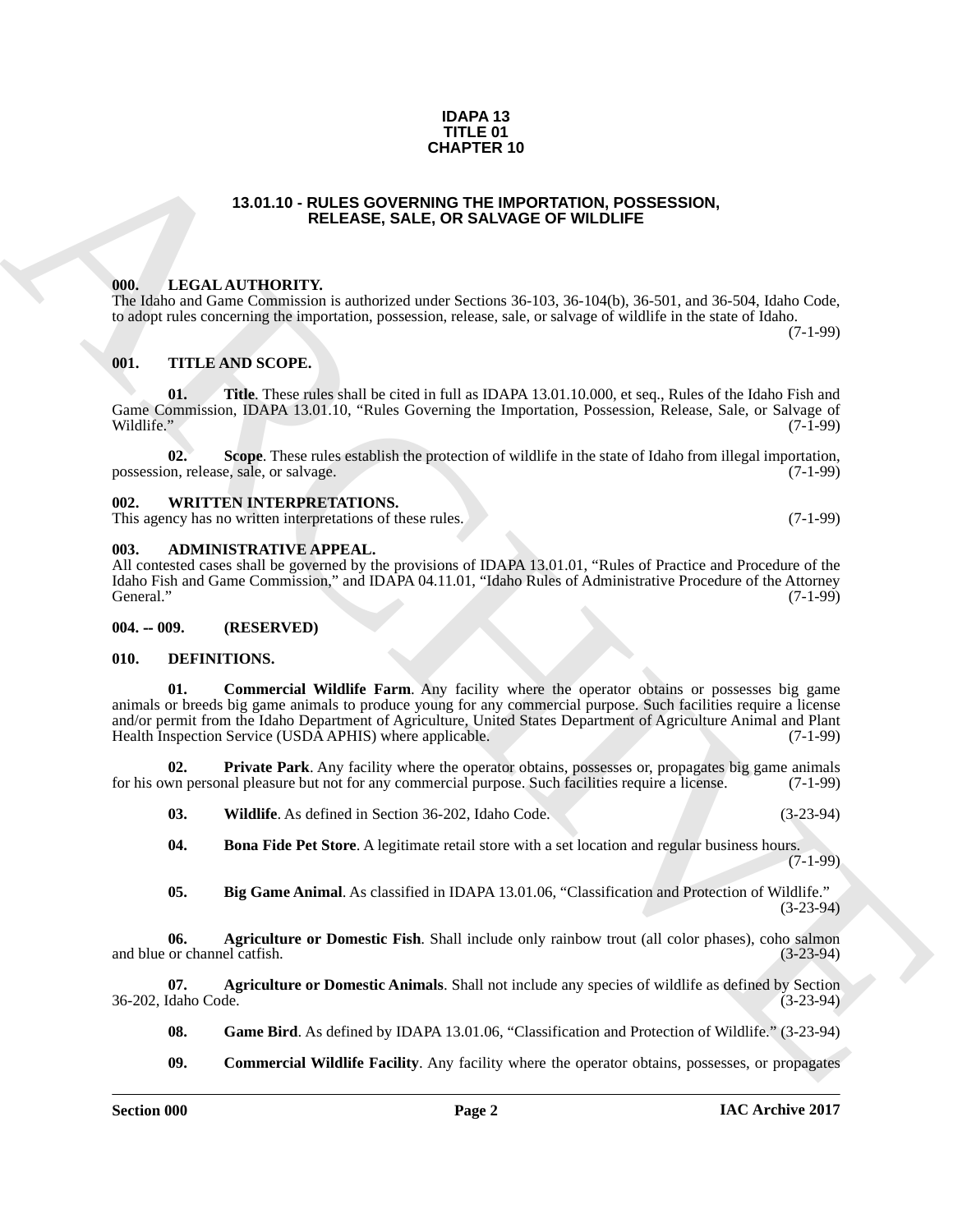wildlife for any commercial purpose, including exhibition, education, entertainment, or sale. A commercial wildlife farm is included in this definition. Such facilities require a facility license. (7-1-99) farm is included in this definition. Such facilities require a facility license.

<span id="page-2-2"></span>**10. Not Permanently Located Within the State of Idaho**. A traveling circus, menagerie, or trained act of wild animals which shall not be located within the state of Idaho more than two (2) months out of any calendar  $\mu$  year. (7-1-99)

<span id="page-2-4"></span>**11. Traveling Circus, Menagerie, or Trained Act of Wild Animals**. Any mobile display or exhibit of wildlife maintained for instructional, educational, entertainment, or other commercial purposes. (7-1-99)

<span id="page-2-3"></span>**12. Publicly Owned Zoo or Wildlife Exhibit**. Any facility owned by any municipal, county, state, or gency. (7-1-99) federal agency.

### <span id="page-2-0"></span>**011. -- 099. (RESERVED)**

#### <span id="page-2-5"></span><span id="page-2-1"></span>**100. PERMITS, REQUIREMENTS FOR IMPORT, EXPORT, TRANSPORT, RELEASE, AND SALE.**

**Experimente of Finding Constraints of Finding School (2008)**<br> **Constraint of Finding School (2008)**<br> **Constraint of Finding School (2008)**<br> **Constraint of Finding School (2008)**<br> **Constraint of Finding School (2008)**<br> **A** No person shall import, export, transport into or cause to be transported within, release or sell within the state of Idaho any living wildlife including wildlife eggs without having first obtained a permit from, and on a form prescribed by, the Director of the Idaho Department of Fish and Game. However, no permit shall be issued by the Director for such importation, transportation or release or sale if the wildlife or eggs thereof would pose a threat to wildlife in the state of Idaho either through threat of disease, genetic contamination or displacement of, or competition with existing species and provided that: (4-7-11) competition with existing species and provided that:

<span id="page-2-9"></span>**01. Import, Export, Transport, or Sell Restrictions**. No permit shall be required from the Department of Fish and Game to import, export, transport or sell the following: (3-23-94)

**a.** Animals or their eggs normally considered to be of agricultural or domestic types currently to Idaho which shall not include any wildlife.  $(3-23-94)$ common to Idaho which shall not include any wildlife.

**b.** Mammals classified as furbearers by the Idaho Fish and Game Commission, and that are to be used oses provided for in Chapter 30 of Title 25. Idaho Code. (3-23-94) for purposes provided for in Chapter 30 of Title 25, Idaho Code.

**c.** Ornamental or tropical aquarium fish of varieties commonly accepted for interstate shipment, but not including green sturgeon (*Acipenser medirostris*), white sturgeon (*Acipenser transmontanus*), walking catfish (family *Claridae*), bowfin (*Amia calva*), gar (family *Lepiostidae*), piranhas (*Serrasalmus* sp., *Rosseveltiella* sp. *Pygocentrus* sp.), rudd (*Scardinus erythropthalmus*), Ide (*Leuciscus idus*), grass carp (*Ctenopharyngodon idella*), and snakeheads or china fish (*Channa* sp.). (3-23-94)

**d.** Animals commonly considered to be conventional household pets, including sugar glider (*Petaurus breviceps*) and African hedgehog (*Atelerix albiventris*).

**e.** Birds classified as game birds that are produced in captivity and lawfully obtained as shown by proof maintained and presented in accordance with Section 36-709 Idaho Code. (3-23-94)

<span id="page-2-8"></span>**02. Fish Legally Taken**. No permit shall be required to keep game fish legally taken, other than salmon or steelhead, alive and in possession in a live well or net or on a stringer in or on the body of water from which they were taken.  $(7-1-93)$ 

<span id="page-2-6"></span>**03. Commercial Fish Facility**. No permit shall be required to possess fish from a commercial fish when accompanied by sales receipt as provided in Chapter 46, Title 22, Idaho Code. (7-1-93) facility when accompanied by sales receipt as provided in Chapter 46, Title 22, Idaho Code.

<span id="page-2-10"></span>**Transport Between Commercial Fish Facilities**. No permit shall be required to transport fish licensed commercial fish facilities. (3-23-94) between properly licensed commercial fish facilities.

<span id="page-2-7"></span>**05. Fish Eggs**. No permit shall be required to possess, sell, purchase or transport nonviable fish eggs bait or personal consumption. (3-23-94) used for bait or personal consumption.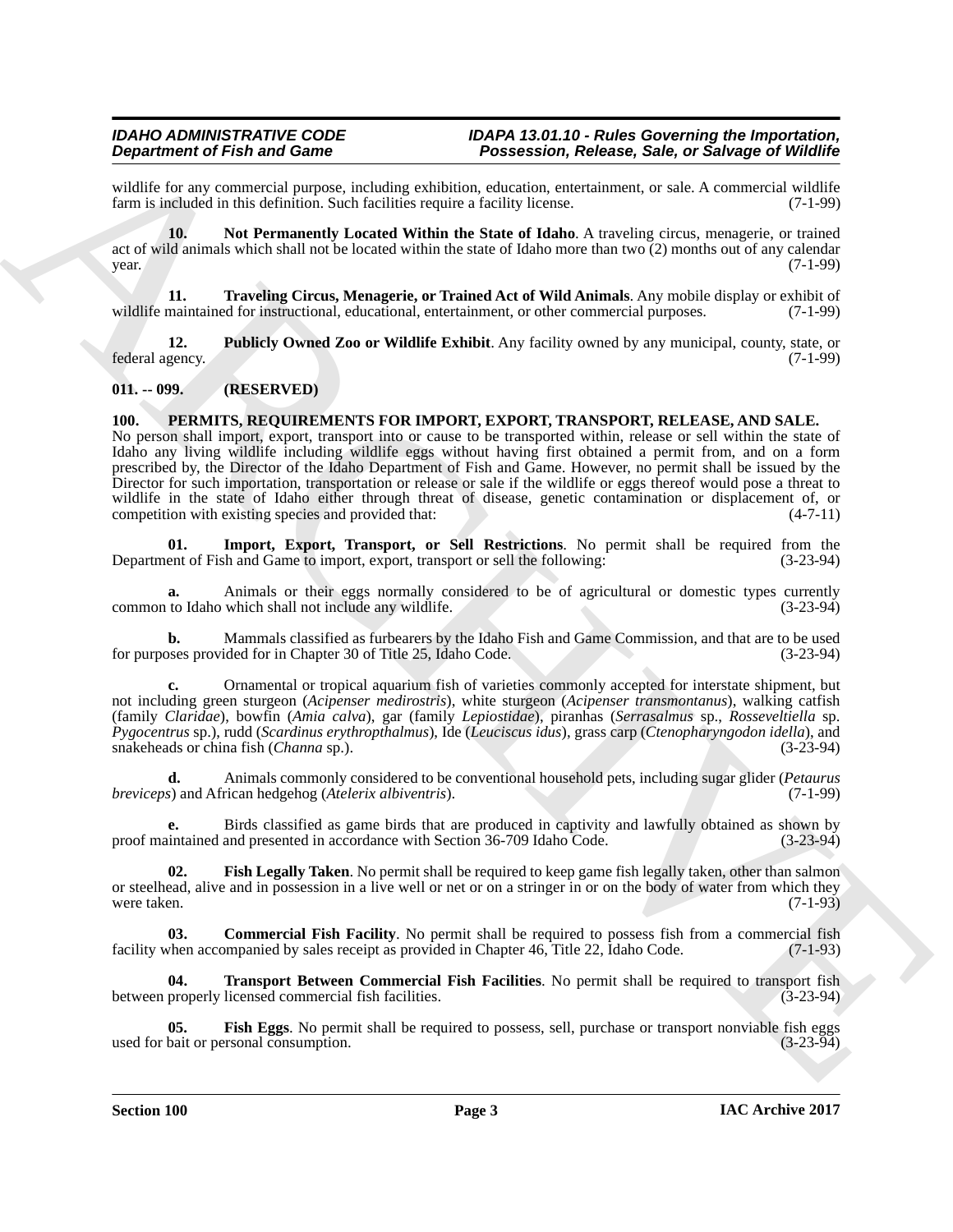<span id="page-3-10"></span>**06. Wildlife**. No wildlife except wildlife classified as unprotected, predatory, native amphibian or native reptile as defined in IDAPA 13.01.06, "Classification and Protection of Wildlife," Subsections 200.03, 200.04, and Sections 201 and 250, may be taken from the wild in the state of Idaho and kept alive in captivity unless authorized by the Commission or in writing by the Director or his designee, and may require a permit from the Idaho Department of Agriculture/USDA APHIS. (4-7-11)

**a.** No wildlife may be taken alive from state parks, national parks and monuments, wildlife management areas or nature preserves except as designated by the Commission or permitted in writing by the Director and permitted in writing by the responsible land management agency. (3-23-94)

**b.** No person shall capture alive, hold in captivity, kill, or possess at any time more than four (4) Idaho native reptiles or amphibians of any one (1) species except as authorized by Commission Rule or permitted in writing<br>by the Director. (4-7-11) by the Director.

<span id="page-3-6"></span>**07.** Birds of Prey. No additional permit shall be required to import, possess, transport or export legally possessed birds of prey in accordance with Idaho falconry rules IDAPA 13.01.14, "Rules Governing Falconry in the State of Idaho," by properly licensed falconers. (3-23-94) State of Idaho," by properly licensed falconers.

<span id="page-3-9"></span>**08. Unprotected Wildlife**. No permit shall be required to sell, export or transport within Idaho, any legally taken species of wildlife classified as unprotected by commission rule. Unprotected native wildlife may be released in accordance with Section 36-502 (c) Idaho Code. The written landowner consent required by Idaho Code shall be in possession while such wildlife are in transit to the release site.  $(4-7-11)$ shall be in possession while such wildlife are in transit to the release site.

<span id="page-3-7"></span>**09. Possession of Wildlife**. The possession of any wildlife, progeny or eggs thereof imported into this state without a valid import permit, if such permit is required, shall be unlawful. (3-23-94)

<span id="page-3-8"></span>**10. Predatory Wildlife**. Predatory native wildlife may be released in accordance with Section 36- 502(c) Idaho Code. The written landowner consent required by Idaho Code shall be in possession while such wildlife are in transit to the release site.  $(4-7-11)$ 

### <span id="page-3-1"></span><span id="page-3-0"></span>**101. IMPORT PROCEDURE.**

<span id="page-3-2"></span>**01. Importation of Live Wildlife**. Persons wishing to import any live wildlife, except those species exempt by Section 100 of this rule, into Idaho must obtain a license from the Idaho Fish and Game Department and must comply with the following requirements prior to importation. (7-1-99) must comply with the following requirements prior to importation.

<span id="page-3-4"></span>**02. Obtain an Import Permit**. Obtain an Import Permit when required from the Division of Animal Industries, Idaho Department of Agriculture, Boise, Idaho covering each animal or group of animals from the same source. (7-1-99)

<span id="page-3-5"></span><span id="page-3-3"></span>**03. Possession of Valid License**. Possess a valid, appropriate commercial wildlife facility license or possession permit from the Department of Fish and Game for all species they possess classified as big game animals. (7-1-99)

**Department of Find and Constraints.** The bases with a summitted procedure of Solen Constraints and Constraints and Constraints and Constraints and Constraints are even in the solen Constraints and Constraints are even in **04. Inspection and Examination Requirements**. Obtain an examination of each animal by a licensed veterinarian, and a valid Certificate of Veterinary Inspection on animal(s). For fish, obtain (a) Certificate of Veterinary Inspection by a licensed veterinarian, or (b) CFR Title 50 certification, or (c) American Fisheries Society certified fish health inspector's certification, or (d) other certification by an individual designated by the Director of the Department of Agriculture. The Director of the Department of Fish and Game and the Director of the Department of Agriculture (or their designees which should include the Wildlife Veterinarian and the Administrator of the Division of Animal Industries) shall mutually determine the diseases, parasites and genetic characteristics of concern and the testing/certification procedures and statements necessary to prevent introduction of diseases, parasites and genetically-related problems into the state of Idaho. Such testing and certification shall be implemented by the Division of Animal Industries of the Department of Agriculture and verified by the approved Certificate for the imported animal(s). Copies of the approved certificate must be sent to the Idaho Department of Fish and Game veterinarian by the importer within ten (10) days prior to arrival into Idaho. (7-1-99)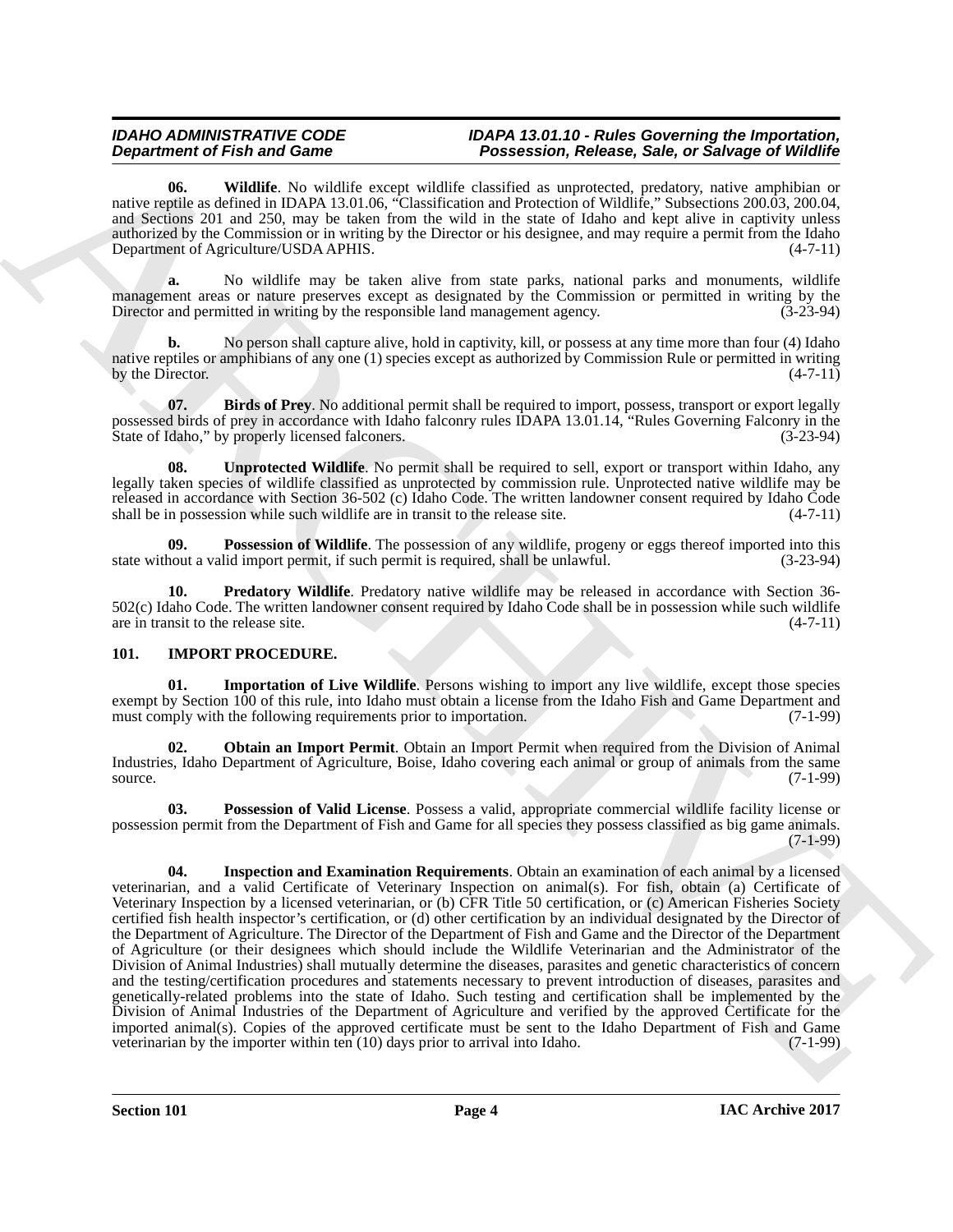<span id="page-4-4"></span>**05. Wildlife in Transit**. All required licenses and certificates must accompany said wildlife while in (7-1-99) transit.  $(7-1-99)$ 

*Department of Fish and Game Possession, Release, Sale, or Salvage of Wildlife*

**06. Issuance of Licenses**. Licenses will not be issued after the fact for wildlife imported without necessary health certificates. (7-1-99)

#### <span id="page-4-3"></span><span id="page-4-2"></span>**07. Permits, Licenses, and Invoices Required**. (7-1-99)

**a.** Each facility must have appropriate licenses. License application forms are available from the Idaho Department of Fish and Game. (7-1-99)

**b.** Animals may only be imported or possessed after a license is issued. (7-1-99)

**c.** In addition to any criminal penalties assessed by a court, licenses may be revoked by the Director of the Idaho Fish and Game Department for failure to comply with Chapter 7, Title 36, Idaho Code or rules promulgated pursuant thereto. (7-1-99)

#### <span id="page-4-5"></span><span id="page-4-0"></span>**102. -- 199. (RESERVED)**

#### <span id="page-4-1"></span>**200. NON-COMMERCIAL POSSESSION AND CONFINEMENT OF WILDLIFE REQUIREMENTS, PRIVATE PARKS, AND COMMERCIAL WILDLIFE FARMS.**

<span id="page-4-8"></span><span id="page-4-7"></span>**01. General**. No person shall possess, hold in captivity, or propagate any big game animals without obtaining the proper permit from the Idaho Department of Fish and Game. All licensees shall comply with the following rules. (7-1-99)

**Department of Fish and Game<br>
18. Waldle is the same of the same of the same of the same of the same of the same of the same of the same of the same of the same of the same of the same of the same of the same of the same 02. Compliance with City and County Ordinances and Federal Law**. No person shall possess, hold in captivity, or propagate any big game animals without obtaining certification from the relevant city or county zoning and planning commissions that such facility is in compliance with all county ordinances. In addition, all such persons must obtain certification from the U.S. Department of Agriculture that they are in compliance with federal  $l$ aws.  $(7-1-99)$ 

<span id="page-4-12"></span>**03. Marking Big Game**. All big game animals shall be uniquely marked with U.S. Department of Agriculture official, valid eartags or other Department of Fish and Game approved marking system. (3-23-94)

<span id="page-4-13"></span>**04. Wildlife in Transit**. All required licenses and certificates must accompany said wildlife while in transit. (7-1-99)

**05.** Issuance of Licenses. Licenses will not be issued after the fact for wildlife imported without y licenses and health certificates. (7-1-99) necessary licenses and health certificates.

#### <span id="page-4-11"></span><span id="page-4-10"></span>**06. License Required**. (7-1-99)

**a.** Each facility must have an appropriate license. Licenses are available from Idaho Department of Game. (7-1-99) Fish and Game.

**b.** In addition to any criminal penalties assessed by a court, permits and licenses may be revoked by the Director of the Idaho Fish and Game Department for failure to comply with Chapter 7, Title 36, Idaho Code or regulations promulgated pursuant thereto. (3-23-94) regulations promulgated pursuant thereto.

<span id="page-4-6"></span>**07. Applications**. Application for licenses shall be on a form prescribed by the Department of Fish and Game. A separate application shall be made for each facility. (7-1-99)

<span id="page-4-9"></span>**08. Inspections**. The licensee or anyone holding wildlife in captivity shall make available for inspection all records, all wildlife, and the facilities where the wildlife are kept at any reasonable time upon request of the Idaho Department of Fish and Game. the Idaho Department of Fish and Game.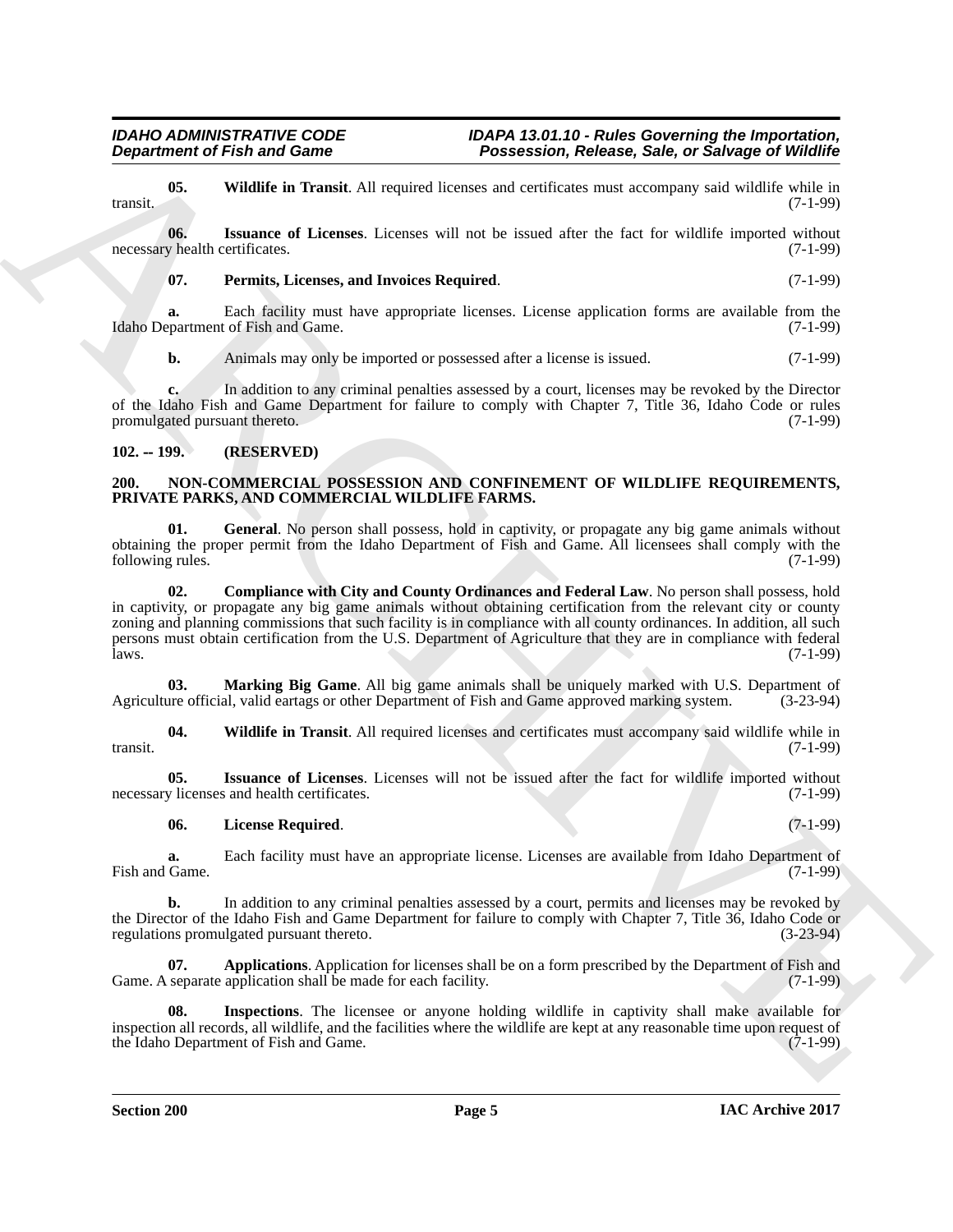**09.** Records Requirements. Records of all captive wildlife shall be kept current and up to date and ulable as specified in Section 36-709(c) Idaho Code. (3-23-94) made available as specified in Section  $36-709(c)$  Idaho Code.

#### <span id="page-5-2"></span><span id="page-5-0"></span>**10. Cages or Enclosures**. (7-1-93)

**a.** It shall be required of each owner of big game animals to pen such animals in suitable pens and restrain them for inspection at any reasonable time when requested to do so by the Director or his representative. (3-23-94)

Big game animals, including bear and mountain lion shall be confined in enclosures that meet the m requirements: (7-1-99) following minimum requirements:

i. Has a floor made of cement or concrete at least three (3) inches thick into which metal fence stakes are permanently placed or a floor that consists of chain link or other material that will preclude the animal digging through the floor to escape; (7-1-93)

ii. Has a chain link fence of at least eight (8) feet in height; (3-23-94)

iii. Has a chainlink cage top, or has any other Department approved configuration such as a pit that will preclude escape.

iv. Cages, fencing and guard rails shall be kept in good repair at all times and gates or doors shall be securely fastened and locked.

**c.** All such cages and/or enclosures for big game animals shall be of sufficient size to give the animal ample space for exercise and to avoid being overcrowded. (3-23-94) confined ample space for exercise and to avoid being overcrowded.

i. The length of the cage or enclosure shall be a minimum of four (4) times the body length (tip of a masse of tail) of the animal being kept. nose to base of tail) of the animal being kept.

ii. The width shall be at least three-fourths (3/4) of the minimum cage length. (3-23-94)

**Department of Friedrich Control Control Control Control Control Control Control Control Control Control Control Control Control Control Control Control Control Control Control Control Control Control Control Control Cont** iii. For the second animal housed in cage, floor space shall be increased twenty-five percent (25%) and for each additional animal housed in the cage, floor space shall be increased fifteen percent (15%). Cages with tops shall be of reasonable height to accommodate the animals contained therein. No nails or other sharp protrusions which might injure or impair the animal shall be allowed within the cages. (3-23-94) which might injure or impair the animal shall be allowed within the cages.

**d.** A suitable shelter or shield shall be provided for big game animals for protection from inclement weather and from the sun. (3-23-94)

**e.** Cages or enclosures for big game animals shall be kept in a clean and sanitary condition consistent d animal husbandry. (3-23-94) with good animal husbandry.

**f.** All venomous reptiles in captivity shall be kept in a cage or in a safety glass enclosure sufficiently strong, and in the case of a cage, of small enough mesh to prevent the animal's escape and with double walls<br>sufficient to prevent penetration of fangs to the outside. All cages and glass enclosures must be locked. (3-23-9 sufficient to prevent penetration of fangs to the outside. All cages and glass enclosures must be locked.

#### <span id="page-5-1"></span>**11. Humane Treatment**. (7-1-93)

**a.** All native wildlife that may be legally taken from the wild and held in captivity under the provisions of Title 36, Idaho Code and these rules and all captive big game animals shall be handled in a humane manner and kept free from parasites, sickness or disease, and if they become infected, injured or unsightly shall be removed from public display by the permit holder. (3-23-94)

**b.** Any big game animal afflicted with a disease shall immediately be given medical attention consistent with good animal husbandry. A complete record of illness, treatment and disposition must be maintained<br>(3-23-94) by the permit holder.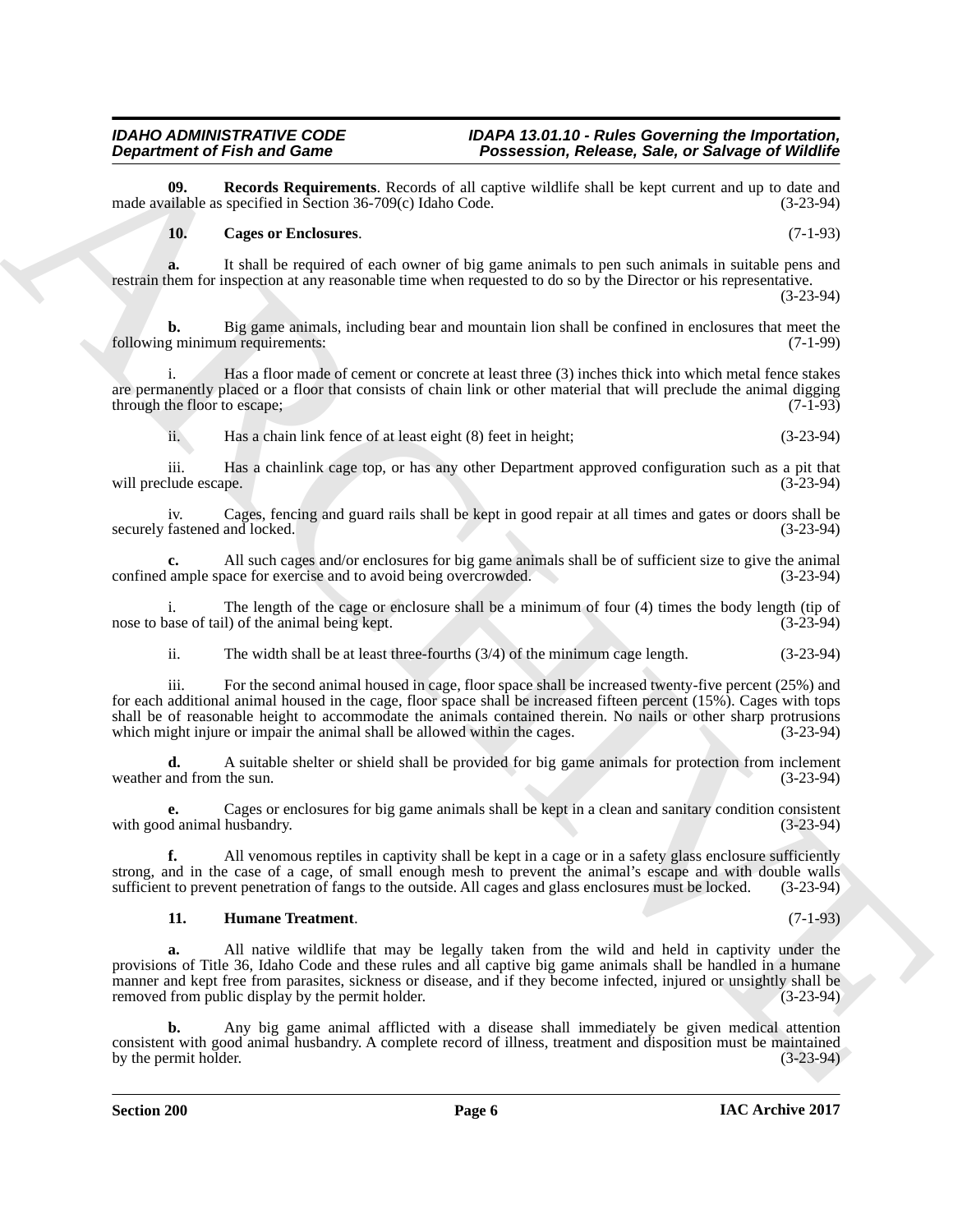**c.** A certificate from a licensed veterinarian shall be supplied to the Idaho Department of Fish and Game upon demand stating the physical condition or health of all big game animals confined under the permit.

(3-23-94)

**d.** Daily feeding schedules shall be maintained for all big game animals. Food must be adequate and so far as possible consistent with food ordinarily eaten by such animals. (3-23-94) varied and so far as possible consistent with food ordinarily eaten by such animals.

**e.** Fresh or running water for drinking purposes shall be available in cages or enclosures at all times and shall be kept clean and in a sanitary condition. (3-23-94)

**f.** Any animals with a propensity to fight or which are otherwise incompatible shall be kept segregated. (7-1-93) segregated. (7-1-93)

**g.** At no time shall any wildlife held in captivity be chained or otherwise tethered. Except raptors, see rules. (3-23-94) falconry rules.

<span id="page-6-1"></span>**12. Intrastate Movement**. Intrastate movement will be allowed for nonquarantined big game animals, from one licensed facility to another which possesses a license for that subspecies, provided that: (3-23-94)

**a.** Such big game animals shall be individually identified by an accredited veterinarian on a Certificate of Veterinary Inspection that shall accompany the animal while in transit, and shall be marked with U. S. Department of Agriculture official, valid eartags or other Department of Fish and Game approved marking system.

 $(7-1-99)$ 

**b.** A wildlife invoice and bill of sale, properly filled out and signed by the licensee or his agent shall iny each such animal while being transported. (3-23-94) accompany each such animal while being transported.

The invoice shall state the name of the wildlife facility from which the animal is being transported and the facility it is being transported to, and shall state the date of disposition, the species and the number disposed of. (3-23-94) of.  $(3-23-94)$ 

ii. The invoice shall be in triplicate with one (1) copy being retained by the transferrer, one (1) copy delivered to the transferee with the animal and one (1) copy to be mailed to the Department of Fish and Game by the transferrer within ten (10) days of the date of disposition. (3-23-94) transferrer within ten  $(10)$  days of the date of disposition.

<span id="page-6-3"></span><span id="page-6-2"></span>**c.** An intrastate transport license is obtained from the Director or his designee. (7-1-99)

**13. Release of Wildlife Without a Permit**. Any wildlife, except fish, that is released without a permit or escapes from an owner or operator shall be captured or destroyed by the owner, or by the Idaho Department of Fish and Game at the owner's expense. (3-23-94)

<span id="page-6-0"></span>**14. Unpermitted Fish Species**. Any fish species unpermitted for import, possession, transport or release that is released by or escapes from an owner or operator shall be captured or destroyed by the owner, or by the Department of Fish and Game at the owner's expense. (3-23-94) Department of Fish and Game at the owner's expense.

**Department of Frain and Game "Fourissession, Release Soles or Subger of Wildhife<br>
Architectural control in the control internal control in the supplication of the subset of Subger of Wildhife<br>
Convey and Architectural co 15. Diseases of Captive Wildlife**. The Director of the Department of Fish and Game and the Director of the Department of Agriculture (or their designees which should include the Wildlife Veterinarian and the Administrator of the Division of Animal Industries) shall mutually determine the diseases and parasites of concern and the mechanisms and procedures for control of diseases and parasites in captive wildlife within the state of Idaho. Such mechanisms and procedures shall include but not be limited to examination, testing, quarantine and slaughter or destruction of individual animals and/or herds that are infected with or affected by diseases and/or parasites that may have significant detrimental effect on native wildlife, other captive wildlife, livestock or the public health of the citizens of the state of Idaho. Such disease and parasite control measures shall be included in and enforced by regulations of the Division of Animal Industries of the Department of Agriculture. Such examinations, testing, quarantine and slaughter of animals or herds shall be conducted at the expense of the owner of said animals or herds. (3-23-94)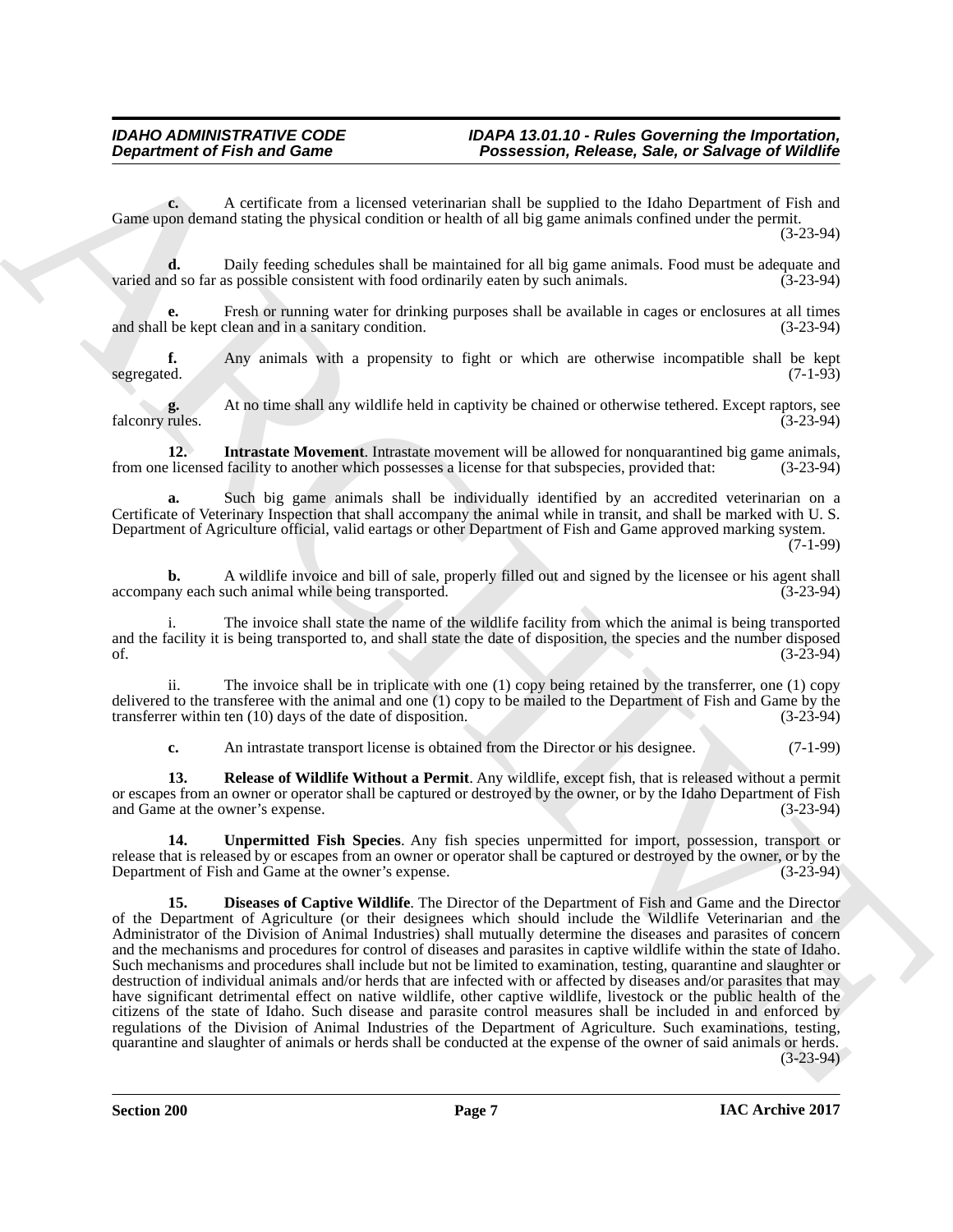#### <span id="page-7-0"></span>**201. -- 299. (RESERVED)**

#### <span id="page-7-1"></span>**300. RECOVERY, POSSESSION AND SALE OF WILDLIFE PARTS.**

#### <span id="page-7-4"></span><span id="page-7-2"></span>**01. Wildlife Legally Killed**. (3-23-94)

**a.** The possession, sale and purchase of wildlife or parts of wildlife that have been legally killed is lawful except as provided below and as provided in Chapter 5, Title 36, Idaho Code. (3-23-94)

i. The edible flesh of wildlife classified as big game animals, upland game animals, game birds, y birds, or rattlesnakes taken from the wild may not be purchased, bartered or sold.  $(4-7-11)$ migratory birds, or rattlesnakes taken from the wild may not be purchased, bartered or sold.

The edible flesh of wildlife classified as game fish or crustacea that are taken from the wild may not be purchased, bartered or sold except as provided in Idaho Code Sections 36-501 and 36-801 through 36-805 and rules promulgated pursuant thereto. (3-23-94)

iii. The annual sale by holders of a valid Idaho hunting, trapping or combination hunting and fishing license of up to six (6) skins of legally taken rattlesnakes is lawful pursuant to IDAPA 13.01.06, "Classification and Protection of Wildlife," Subsection 300.02 and Subsection 100.06 of this rule. (4-7-11)

**b.** A written statement showing the taker's name, address, license and tag numbers, date and location of kill, signed by the taker, must be provided to the buyer of any black bear or mountain lion head, hide or parts (except tanned hides finished into rugs or mounts). A copy of the sales statement must be forwarded by the buyer to the Idaho Department of Fish and Game within ten (10) days after such sale. A department CE-50, Statement of Sale/<br>Purchase of Wildlife Parts, may be used in lieu of a sales statement. Purchase of Wildlife Parts, may be used in lieu of a sales statement.

**c.** Persons possessing a taxidermist or fur buyer license shall keep a record for two (2) years from the date the wildlife was received for mounting or preservation, furbearers purchased and raw black bear skins, raw mountain lion skins or parts of black bears or mountain lions purchased. Records may be written or retained on media other than paper and must comply with standards set forth in Section 9-328, Idaho Code. Copies of sales statements as per Subsection 300.01.b. satisfy provisions of this rule. (4-7-11)

<span id="page-7-3"></span>**02.** Animals Found Dead. Protected species of wildlife that have died naturally or accidentally remain in public trust to be disposed of by the Department of Fish and Game. However, a person may recover, possess, sell or purchase the wildlife parts as specified below, but ONLY under the conditions specified and ONLY if the wildlife has NOT been unlawfully killed. Natural causes shall not include any man-caused mortality. Accidental death shall include accidental vehicle-collision caused mortality. (3-29-12)

**a.** Horns of Bighorn Sheep. (7-1-93)

**Department of Fish and Game<br>
2011 - 229. CONSERVANT CONSERVANT (PRODUCT) CONSERVANT (PRODUCT) CONSERVANT (PRODUCT) CONSERVANT (PRODUCT) CONSERVANT (PRODUCT) CONSERVANT (PRODUCT) CONSERVANT (PRODUCT) CONSERVANT (PRODUCT)** i. Bighorn sheep horns of animals that have died of natural causes may be recovered and possessed but may not be sold, bartered or purchased and may not be transferred to another person without a permit issued by the Director. All such pickup horns must be presented to an Idaho Department of Fish and Game regional or subregional office for marking by placement of a permanent metal pin in the horn within thirty (30) days of recovery. The insertion of a pin does not in itself certify that the animal was legally taken or possessed. The pin only identifies the horn(s) and indicates that mandatory check and report requirements were complied with. (3-23-94)

ii. No person shall alter, deface or remove a pin placed in a bighorn sheep horn by the Idaho Department of Fish and Game. No person shall possess the horn(s) of a bighorn sheep that bears an altered, defaced or counterfeit Idaho pin or from which the Idaho pin has been removed.  $(3-23-94)$ or counterfeit Idaho pin or from which the Idaho pin has been removed.

**b.** Antlers, hides, bones, and horns of deer, elk, moose, pronghorn and mountain goat, parts of bear and mountain lion and elk teeth of animals that have died of natural causes may be recovered, possessed, purchased, bartered or sold. Reporting of bear and mountain lion parts is required pursuant to Subsection 300.01, of this rule.

(3-29-12)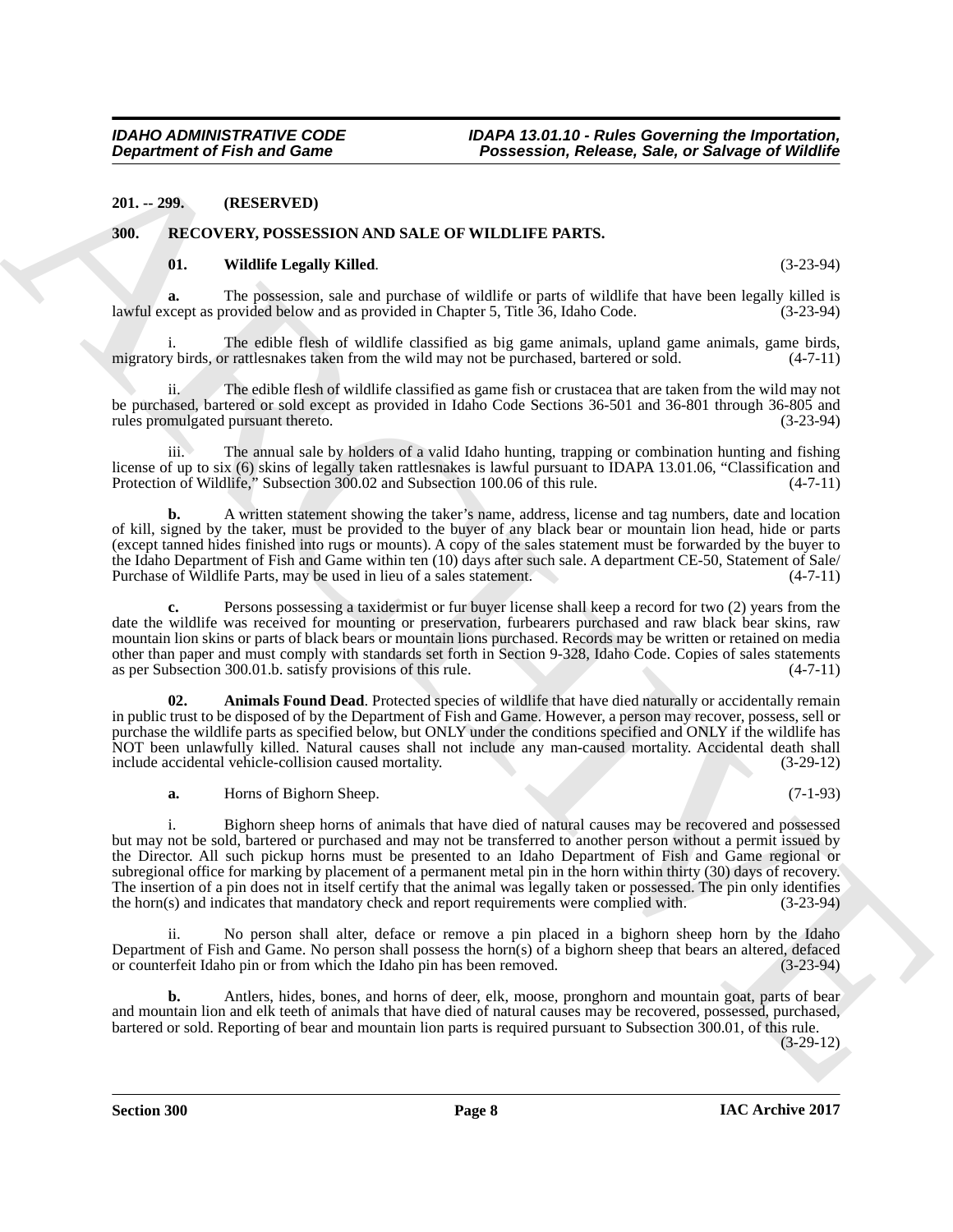**Department of Fish and Some 11 (a) Theoretical Proposition Conservation** (a) **Theoretical Proposition Conservation** (a) **Conservation** (a) **Conservation** (a) **Conservation** (a) **Conservation** (a) **Conservation** (a) **Co c.** Parts, including meat, of big game animals, upland game animals, upland game birds, and furbearing animals, which may be lawfully hunted or trapped, that have been accidentally killed as a result of vehiclecollision mortality may be recovered and possessed with notification to the Idaho Department of Fish and Game within twenty-four (24) hours of salvage and with written authorization within seventy-two (72) hours from the Director or a delegate on a form prescribed by the Department, if such taking is not in violation of state, federal, county, or city law, ordinances, rules, or regulations. Mandatory check and report requirements must be followed for bighorn sheep, black bear, mountain lion, mountain goat, moose, gray wolf, bobcat and river otter as described in IDAPA 13.01.08.420 and 13.01.16.500. (3-29-12)

**d.** Parts, excluding meat, of big game animals (except bighorn sheep), upland game animals, upland game birds, and furbearing animals, which may be lawfully hunted or trapped, that have been accidentally killed as a result of vehicle-collision mortality may be purchased, bartered, or sold, where sale is not specifically prohibited by federal statute or regulation or state statute, when accompanied by written authorization from the Director as described in IDAPA 13.01.10.300.02.c. Bighorn sheep that have been accidentally killed as a result of vehiclecollision mortality may not be purchased, bartered, or sold. (3-29-12)

<span id="page-8-7"></span>**03. Wildlife Taken in Other States**. Wildlife or parts thereof that have been legally taken outside of Idaho, may be possessed or sold in Idaho if such sale is not prohibited in Idaho or the state, province or country where taken, or by federal law or regulation; (3-23-94)

### <span id="page-8-0"></span>**301. -- 399. (RESERVED)**

#### <span id="page-8-5"></span><span id="page-8-2"></span><span id="page-8-1"></span>**400. COMMERCIAL WILDLIFE FACILITIES.**

**01. General**. No person shall operate or maintain a commercial wildlife facility without obtaining the proper facility licenses from the Idaho Department of Fish and Game. All permittees and licensees shall comply with the following rules. (7-1-99) the following rules.

<span id="page-8-4"></span>**02. Compliance with City and County Ordinances and Federal Law**. No person shall maintain a wildlife facility without first obtaining certification from the relevant city or county zoning and planning commissions that such establishment is in compliance with all existing county ordinances. In addition, all such persons must obtain certification from the U.S. Department of Agriculture that they are in compliance with federal laws. (7-1-99)  $l$ aws.  $(7-1-99)$ 

#### <span id="page-8-6"></span>**03. Licenses**. (7-1-99)

**a.** Each facility must have an appropriate facility license. Licenses are available from Idaho Department of Fish and Game. Cost of the license shall be determined in Section 36-703(a)(6), Idaho Code. (7-1-99)

**b.** Licenses shall be displayed at the licensed facility in plain view at all times. (7-1-99)

**c.** Licenses may be revoked by the Director of the Idaho Fish and Game Department for failure to comply with Chapter 7, Title 36, Idaho Code or rules promulgated pursuant thereto or for violating any license or permit conditions. In case of revocation, all animals shall be removed by owner or by the Idaho Department of Fish and Game at owner's expense. (7-1-99) and Game at owner's expense.

**d.** Permits and licenses may be revoked by the Director of the Idaho Fish and Game Department for failure to comply with Chapter 7, Title 36, Idaho Code or rules promulgated pursuant thereto. (7-1-93)

**e.** Persons in violation of Chapter 7 of Title 36, Idaho Code and/or these rules shall be notified in writing and shall have ten (10) days to correct the violation. If at the end of that time the violation is not corrected, the Director may revoke any existing permit or license and may refuse to issue any future permit. Such revocation or refusal to issue a future permit shall be in addition to any criminal charges that may be filed. (7-1-93) refusal to issue a future permit shall be in addition to any criminal charges that may be filed.

<span id="page-8-3"></span>**04. Applications**. Application for permits or licenses to import and/or possess wildlife shall be on a form prescribed by the Department of Fish and Game. A separate application shall be made for each facility and for any animal(s) imported after a facility is licensed. The application shall include: (7-1-99) any animal $(s)$  imported after a facility is licensed. The application shall include: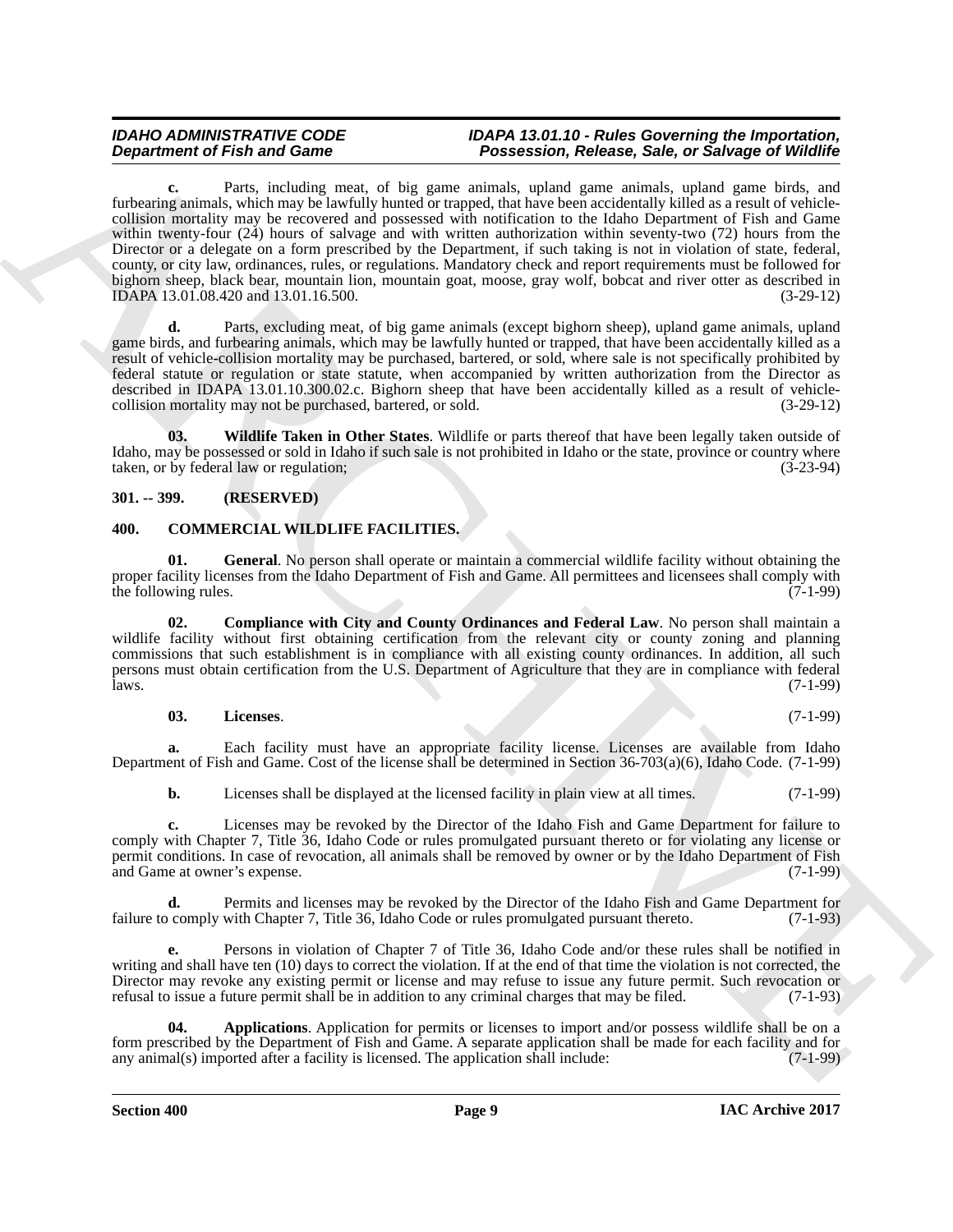|                                      | <b>Department of Fish and Game</b>                                  | Possession, Release, Sale, or Salvage of Wildlife                                                                                                                                                                                                                                                                                                     |            |
|--------------------------------------|---------------------------------------------------------------------|-------------------------------------------------------------------------------------------------------------------------------------------------------------------------------------------------------------------------------------------------------------------------------------------------------------------------------------------------------|------------|
| a.                                   | The name and address of the applicant.                              |                                                                                                                                                                                                                                                                                                                                                       | $(7-1-93)$ |
| $b$                                  |                                                                     | Proof of compliance with existing city/county zoning and/or ordinance.                                                                                                                                                                                                                                                                                | $(7-1-99)$ |
| c.                                   |                                                                     | The name and address of the owner(s) of the wildlife if not the applicant.                                                                                                                                                                                                                                                                            | $(7-1-93)$ |
| d.<br>space devoted to the facility. |                                                                     | The location of the proposed facility, including a legal description of the land and the approximate                                                                                                                                                                                                                                                  | $(7-1-93)$ |
| е.                                   |                                                                     | The name and address of the owner of the property if not the applicant.                                                                                                                                                                                                                                                                               | $(7-1-93)$ |
| f.                                   | The number and kinds of wildlife being or to be kept.               |                                                                                                                                                                                                                                                                                                                                                       | $(7-1-93)$ |
| g.                                   | The date upon which each animal is to be obtained.                  |                                                                                                                                                                                                                                                                                                                                                       | $(7-1-99)$ |
|                                      | the type of permit or license under which each animal is possessed. | The source, including address and telephone number, from which each animal was, or is to be,<br>obtained, and health certificate for all animals (see Rule 101) addressing diseases of concern. If already in possession,                                                                                                                             | $(7-1-99)$ |
| i.                                   |                                                                     | Specifications of pens and shelters furnished for each kind of animal.                                                                                                                                                                                                                                                                                | $(7-1-93)$ |
| from injury by the animals.          |                                                                     | Specifications of the guard fence or other security measures to prevent escape or protect the public                                                                                                                                                                                                                                                  | $(7-1-99)$ |
| 05.                                  |                                                                     | Inspections. The licensee shall make available for inspection all records, all wildlife, and the<br>facilities covered by the license at any reasonable time upon request of the Idaho Department of Fish and Game.                                                                                                                                   | $(7-1-99)$ |
| 06.                                  | facility, or transported within the state.                          | Evidence of Legal Possession. Records shall include evidence of legal possession of all wildlife<br>kept at the facility or under the licenses, including licenses, permits, receipts, invoices, bills of lading, or other<br>satisfactory evidence of ownership. The records shall also identify all animals born at the facility, exported from the | $(7-1-99)$ |
| 07.                                  | ten (10) days of the death of the animal.                           | <b>Dead Wildlife</b> . Record of inspection by a licensed veterinarian shall be kept for all wildlife which<br>die on the premises, and a copy shall be forwarded to the Department of Fish and Game Wildlife Laboratory within                                                                                                                       | $(7-1-99)$ |
| 08.                                  | <b>Cages or Enclosures.</b>                                         |                                                                                                                                                                                                                                                                                                                                                       | $(7-1-93)$ |
| a.                                   |                                                                     | All wildlife held in captivity in a wildlife facility shall be confined at all times in cages or pens of<br>such structure or type of construction that it will be impossible for such animals to escape.                                                                                                                                             | $(7-1-93)$ |
| b.                                   | following minimum requirements:                                     | Big game animals, including bear and mountain lion, shall be confined in enclosures that meet the                                                                                                                                                                                                                                                     | $(7-1-99)$ |
| i.<br>through the floor to escape;   |                                                                     | Has a floor made of cement or concrete at least three (3) inches thick into which metal fence stakes<br>are permanently placed or a floor that consists of chain link or other material that will preclude the animal digging                                                                                                                         | $(7-1-93)$ |
| ii.                                  |                                                                     | Has a chain link fence of at least eight (8) feet in height with barbed wire overhang;                                                                                                                                                                                                                                                                | $(7-1-93)$ |
|                                      | Has a cage top;                                                     |                                                                                                                                                                                                                                                                                                                                                       | $(7-1-93)$ |
| iii.                                 |                                                                     |                                                                                                                                                                                                                                                                                                                                                       |            |
| iv.                                  |                                                                     | Has any other configuration such as a pit that will preclude escape.                                                                                                                                                                                                                                                                                  | $(7-1-93)$ |

### <span id="page-9-3"></span><span id="page-9-2"></span><span id="page-9-1"></span><span id="page-9-0"></span>**08. Cages or Enclosures**. (7-1-93)

| ii. | Has a chain link fence of at least eight (8) feet in height with barbed wire overhang; | $(7-1-93)$ |
|-----|----------------------------------------------------------------------------------------|------------|
|-----|----------------------------------------------------------------------------------------|------------|

- iii. Has a cage top;  $(7-1-93)$
- iv. Has any other configuration such as a pit that will preclude escape. (7-1-93)
- **c.** All such cages and/or enclosures shall be of sufficient size to give the animal or bird confined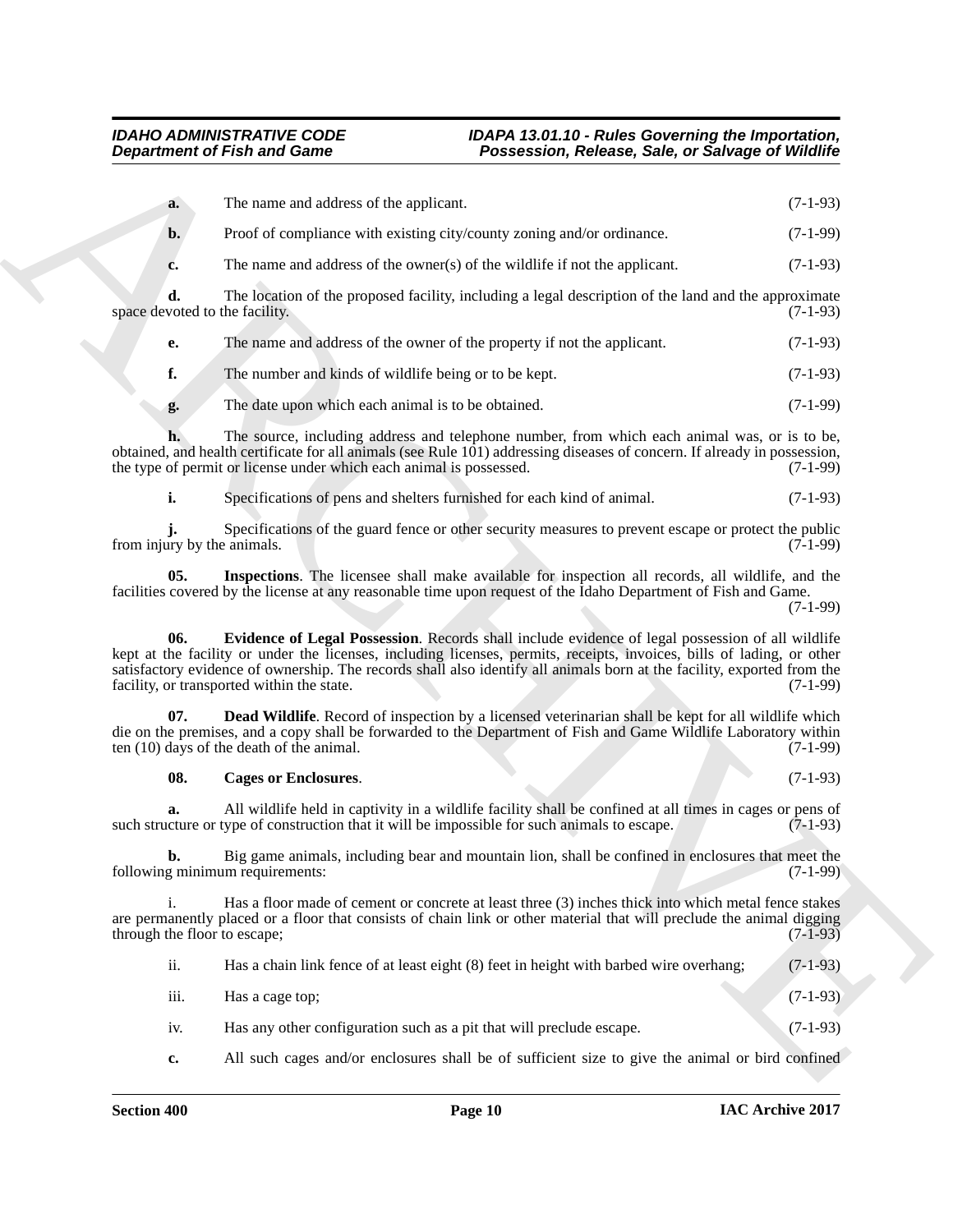ample space for exercise and to avoid being overcrowded. (7-1-93)

i. The length of the cage or enclosure shall be a minimum of four (4) times the body length (tip of nose to base of tail) of the animal being kept, reptiles excepted. (7-1-93)

ii. The width shall be at least three-fourths  $(3/4)$  of the cage length.  $(7-1-93)$ 

iii. For the second animal housed in cage, floor space shall be increased twenty-five percent (25%) and for each additional animal housed in the cage, floor space shall be increased fifteen percent (15%). Cages with tops shall be of reasonable height to accommodate the animals contained therein. No nails or other sharp protrusions which might injure or impair the animal shall be allowed within the cages. (7-1-93) which might injure or impair the animal shall be allowed within the cages.

**d.** All cages or enclosures shall be constructed to prevent entrance by other animals and prevent harm to or by the general public. Cages, fencing, and guardrails shall be kept in good repair at all times; and gates shall be securely fastened with latches or locks. (7-1-99)

**e.** Each cage or enclosure for birds and smaller animals shall be provided with a den, nest box or other suitable housing containing adequate bedding material as may be required for the comfort of the species held. A suitable shelter or shield shall be provided for larger animals for protection from inclement weather and from the sun. At least one (1) wall of the enclosure shall be constructed so as to provide a windbreak for the animal confined.

(7-1-93)

**f.** Cages or enclosures shall be kept dry if containing terrestrial animals and with adequate water if containing aquatic animals. Where natural climate of the species being held differs from the climate of the area where the wildlife facility is located, provisions shall be made to adjust holding conditions, as nearly as possible, to natural habitat. (7-1-93) habitat. (7-1-93)

**g.** Cages or enclosures shall be kept free of offensive odors and/or other unhealthy conditions. All enclosures shall be properly disinfected and cleaned at least once each day. (7-1-93) cages or enclosures shall be properly disinfected and cleaned at least once each day.

<span id="page-10-0"></span>**09. Large Commercial Wildlife Facilities**. Commercial wildlife facilities which are of a size large enough or with a large number of animals which are incompatible with the cage or enclosure requirements of Subsection 400.07 may, in the director's discretion, be addressed on a case-by-case basis. It is intended that such facilities would house three (3) or more species or encompass display or exhibit areas larger than one (1) acre to qualify for consideration. (7-1-99) qualify for consideration.

**a.** Animals will be displayed in such a way as to preserve their dignity and in a natural appearing nent. The displays should enhance appreciation for the species and its natural history. environment. The displays should enhance appreciation for the species and its natural history.

**b.** The cages and/or enclosures shall be of such structure or type of construction to prevent escape of the captive wildlife, or damage to native wildlife through habitat degradation, genetic contamination, competition, or disease. disease. (7-1-99)

**c.** Applications for a commercial wildlife facility license shall generally meet the requirements of on 400.04. Additionally, the application shall identify the veterinarian of record for the facility. (7-1-99) Subsection 400.04. Additionally, the application shall identify the veterinarian of record for the facility.

**d.** The department will refer to the standards such as those set by the American Zoological Association to develop cage, open space, shelter, and enclosure requirements. Such requirements may include, but not limited to, fence specifications, electric fence specifications, pits or moats, or buried fencing. (7-1-9 not limited to, fence specifications, electric fence specifications, pits or moats, or buried fencing.

**Department of Fish and Game<br>
any the state of the state of the state of the state of the state of the state of the state of the state of the state of the state of the state of the state of the state of the state of the s e.** All applications shall be accompanied by a bond to the state of Idaho, Department of Fish and Game in the amount of fifty thousand dollars (\$50,000) or an amount equal to ten percent (10%) of the total facility construction cost plus two thousand dollars (\$2,000) per animal, which ever is greater, executed by a qualified surety duly authorized to do business in the state of Idaho, to guarantee performance of license conditions and to reimburse the Department for any costs incurred for clean-up of abandoned or closed facilities, removal of animals from abandoned or closed facilities, capture or termination of escaped animals, or disease control. With prior approval, the applicant may submit a cash bond to the Department including, but not limited to, certificates of deposit, registered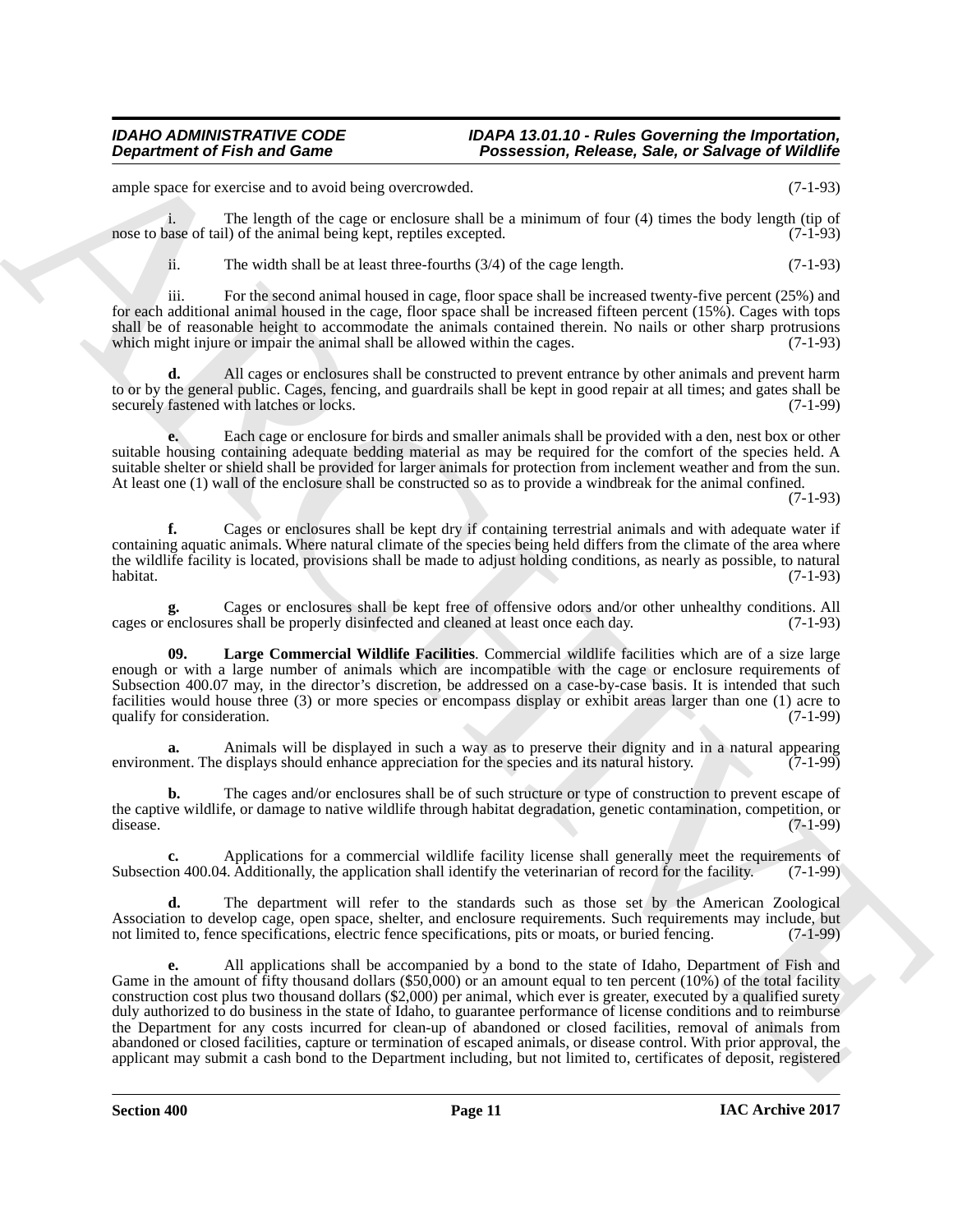## *IDAHO ADMINISTRATIVE CODE IDAPA 13.01.10 - Rules Governing the Importation,*

checks, certified funds, and money orders. (7-1-99)

**f.** The specific requirements shall be set forth as license conditions. Violation of a license condition shall be a violation of these rules. (7-1-99)

#### <span id="page-11-0"></span>**10. Humane Treatment**. (7-1-93)

**a.** All wildlife being held in captivity under the provisions of Title 36, Idaho Code and these rules shall be handled in a humane manner and kept free from parasites, sickness or disease, and if they become infected, injured or unsightly shall be removed from public display by the permit holder. (7-1-93)

**b.** Any animal afflicted with parasites or disease shall immediately be given professional medical attention or be destroyed in a humane manner. A complete record of illness, treatment and disposition must be maintained by the permit holder. (7-1-93)

**c.** A certificate from a licensed veterinarian shall be supplied to the Idaho Department of Fish and Game at least once each year or upon demand stating the physical condition or health of animals confined under the permit. Certificates shall be upon forms furnished by the Department. (7-1-93) permit. Certificates shall be upon forms furnished by the Department.

**d.** Regular feeding schedules shall be maintained for all animals. Food must be adequate and varied and so far as possible consistent with food ordinarily eaten by such animals. Food must be of good quality and stores of same shall be kept in suitable containers with tight fitting covers so as to render it inaccessible to rats, flies, or other vermin. other vermin. (7-1-99)

i. Food must be of good quality and stores of same shall be kept in suitable containers with tight overs so as to render it inaccessible to rats, flies, or other vermin. (7-1-93) fitting covers so as to render it inaccessible to rats, flies, or other vermin.

ii. The public shall not be permitted to feed any animals other than monkeys. Proper signs shall be conspicuously posted on cages or enclosures advising the public to refrain from feeding or annoying the birds or animals. animals.  $(7-1-93)$ 

**e.** Fresh or running water for drinking purposes shall be available in cages or enclosures at all times. Drinking fountains or other receptacles shall be available in cages or enclosures at all times and shall be kept clean and in a sanitary condition. (7-1-93)

**f.** Any animals with a propensity to fight or which are otherwise incompatible shall be kept segregated. (7-1-93) segregated. (7-1-93)

At no time shall any wildlife held for public display or exhibition be chained or otherwise tethered<br>tree, building, or other anchorage. (7-1-93) to any stake, post, tree, building, or other anchorage.

#### <span id="page-11-2"></span>**11. Sale of Animal Meat or Parts**. (7-1-99)

**Department of Fish and Game<br>
Letters and Same**  $\sim$  **Processes, Sale, or Showger Of Wildhife<br>
Letters and the numerical setting in the spectrum of the set of the spectrum of the spectrum of the spectrum of<br>
and F-spectrum a.** A commercial wildlife facility licensee may sell or otherwise dispose of the carcass, parts, or byproducts of a properly identified big game animal taken from a commercial wildlife facility only upon preparing an invoice or bill of sale as specified by the Idaho Department of Fish and Game and attaching a copy of it to the lot shipment, carcass, or container and keeping a copy for his records. Upon the attaching of the invoice or bill of sale to the carcass, parts, or by-products of the animal, the same may be transported to the transferee named on the invoice or bill of sale. (7-1-99) bill of sale. (7-1-99)

**b.** The licensee may sell commercial wildlife facility animals for meat upon compliance with all applicable health laws, USDA, and Idaho Department of Agriculture regulations. (7-1-99)

<span id="page-11-1"></span>**12. Responsibility of License Holder**. The license holder shall be responsible for the care of the wildlife in possession and the protection of the public. The license holder shall be liable for the expense of capture or destruction of any escaped wildlife, including any costs incurred by the Department. The Department is concerned only with the protection of wildlife and makes no representation concerning public safety of the licensed animals or

*Department of Fish and Game Possession, Release, Sale, or Salvage of Wildlife*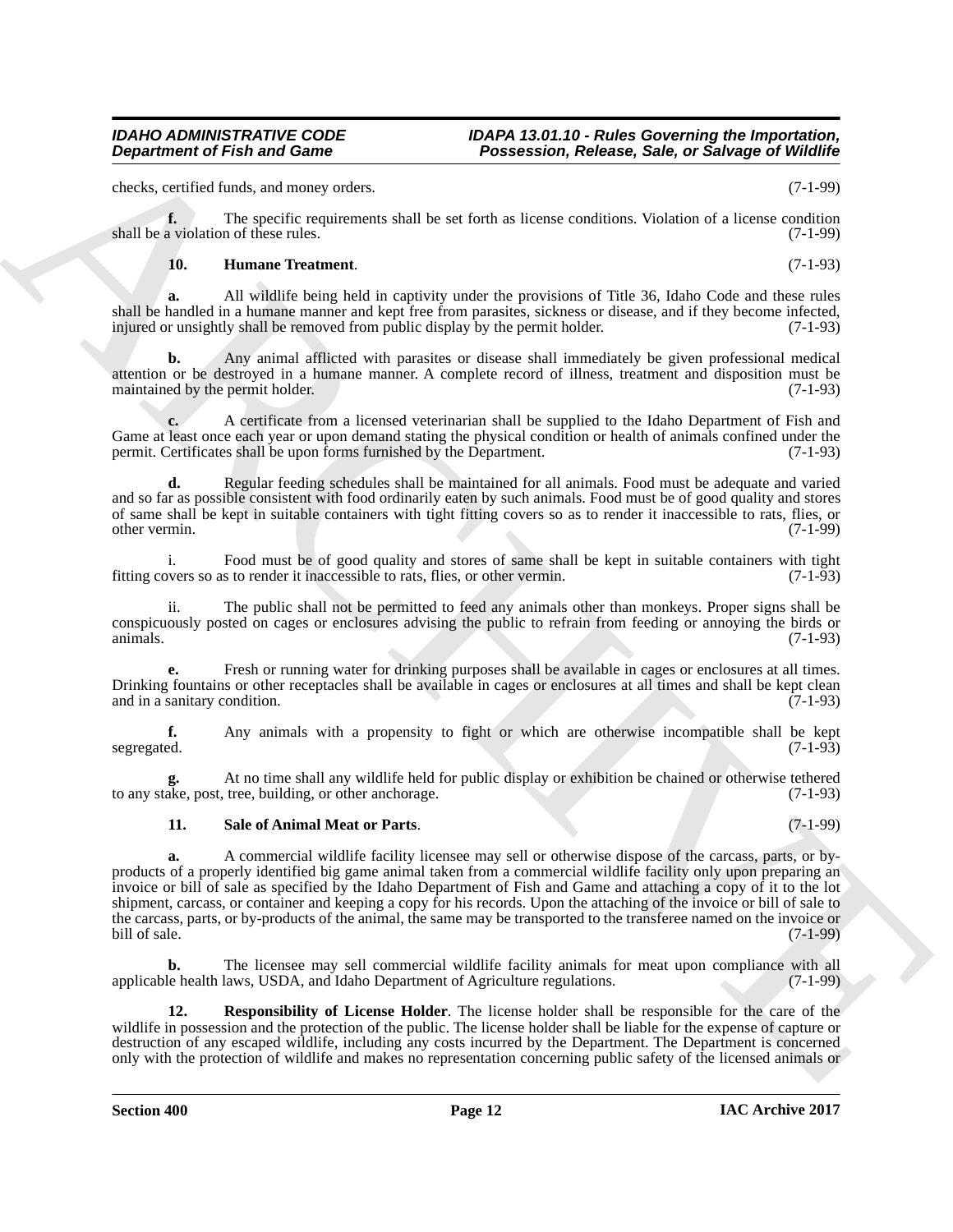### <span id="page-12-12"></span><span id="page-12-11"></span><span id="page-12-10"></span><span id="page-12-6"></span><span id="page-12-5"></span><span id="page-12-4"></span><span id="page-12-1"></span><span id="page-12-0"></span>**500. SHOOTING PRESERVE RULES.**

#### <span id="page-12-14"></span><span id="page-12-13"></span><span id="page-12-9"></span><span id="page-12-8"></span><span id="page-12-7"></span><span id="page-12-3"></span><span id="page-12-2"></span>**501. -- 599. (RESERVED)**

|                                     | <b>Department of Fish and Game</b>                                     | Possession, Release, Sale, or Salvage of Wildlife                                                                                                                                                                                                                                                                                                          |            |
|-------------------------------------|------------------------------------------------------------------------|------------------------------------------------------------------------------------------------------------------------------------------------------------------------------------------------------------------------------------------------------------------------------------------------------------------------------------------------------------|------------|
| facilities.                         |                                                                        |                                                                                                                                                                                                                                                                                                                                                            | $(7-1-99)$ |
| $401. -499.$                        | (RESERVED)                                                             |                                                                                                                                                                                                                                                                                                                                                            |            |
| 500.                                | <b>SHOOTING PRESERVE RULES.</b>                                        |                                                                                                                                                                                                                                                                                                                                                            |            |
| 01.                                 | from the Director of the Department of Fish and Game.                  | <b>Shooting Preserves.</b> Shooting preserves in the state of Idaho may be operated only under a permit                                                                                                                                                                                                                                                    | $(7-1-93)$ |
| 02.<br>Department of Fish and Game. |                                                                        | Applications. Application for a shooting preserve license shall be on a form prescribed by the                                                                                                                                                                                                                                                             | $(7-1-93)$ |
| 03.<br>of the preserve.             |                                                                        | Licenses. The operator of each shooting preserve shall execute and maintain a vendorship contract<br>with the Department and shall maintain a supply of shooting preserve hunting licenses on hand for issuance to clients                                                                                                                                 | $(7-1-93)$ |
| 04.                                 | permit may be held and/or released on such shooting preserve facility. | Species Permitted. Only those species of upland game birds specified on the shooting preserve                                                                                                                                                                                                                                                              | $(7-1-93)$ |
| 05.<br>a licensed veterinarian.     |                                                                        | Disease Free Birds. All upland game birds shipped into Idaho for release on an authorized<br>shooting preserve shall be certified free from disease as evidenced by a statement to that effect executed in writing by                                                                                                                                      | $(7-1-93)$ |
| 06.                                 | maintained in accordance with Subsection 400.01 et seq.                | <b>Holding Facilities.</b> All rearing pens, holding pens and other rearing or holding facilities shall be                                                                                                                                                                                                                                                 | $(7-1-93)$ |
| 07.                                 | various species permitted under the shooting preserve license.         | Habitat Requirements. No shooting preserve permit shall be issued except upon verification by<br>the Department that the proposed area has suitable habitat to provide food and cover for birds released for hunting<br>purposes. The Department shall provide technical advice to the applicant in developing proper habitat needs for the                | $(7-1-93)$ |
| 08.<br>preserve.                    |                                                                        | <b>Inspection</b> . The Director or his designee shall be allowed reasonable access to the premises of any<br>authorized shooting preserve for the purpose of inspecting rearing and holding facilities for upland game birds and to<br>inspect licenses, hunters' bag limits, storage facilities and records pertaining to the operation of said shooting | $(7-1-93)$ |
| $501. - 599.$                       | (RESERVED)                                                             |                                                                                                                                                                                                                                                                                                                                                            |            |
| WOLVES.<br>600.                     |                                                                        |                                                                                                                                                                                                                                                                                                                                                            |            |
| 01.                                 | <b>Definitions -- Primary Wolf Characteristics.</b>                    |                                                                                                                                                                                                                                                                                                                                                            | $(7-1-93)$ |
| a.                                  | Eyes shine greenish orange;                                            |                                                                                                                                                                                                                                                                                                                                                            | $(7-1-93)$ |
| b.                                  | Ears rounded and smaller in proportion to those of the coyote;         |                                                                                                                                                                                                                                                                                                                                                            | $(7-1-93)$ |
| c.                                  | Snout is broad with nose pad wider than one (1) inch;                  |                                                                                                                                                                                                                                                                                                                                                            | $(7-1-93)$ |
| d.<br>the shoulder;                 |                                                                        | Legs are long, an adult would stand at approximately twenty-six (26) to thirty-two (32) inches at                                                                                                                                                                                                                                                          | $(7-1-93)$ |
| e.                                  |                                                                        | Length is four and one-half $(4.5)$ to six $(6)$ feet from the tip of the nose to the tip of the tail;                                                                                                                                                                                                                                                     | $(7-1-93)$ |
|                                     |                                                                        |                                                                                                                                                                                                                                                                                                                                                            |            |
| f.                                  | An adult weighs at least eighty (80) pounds;                           |                                                                                                                                                                                                                                                                                                                                                            | $(7-1-93)$ |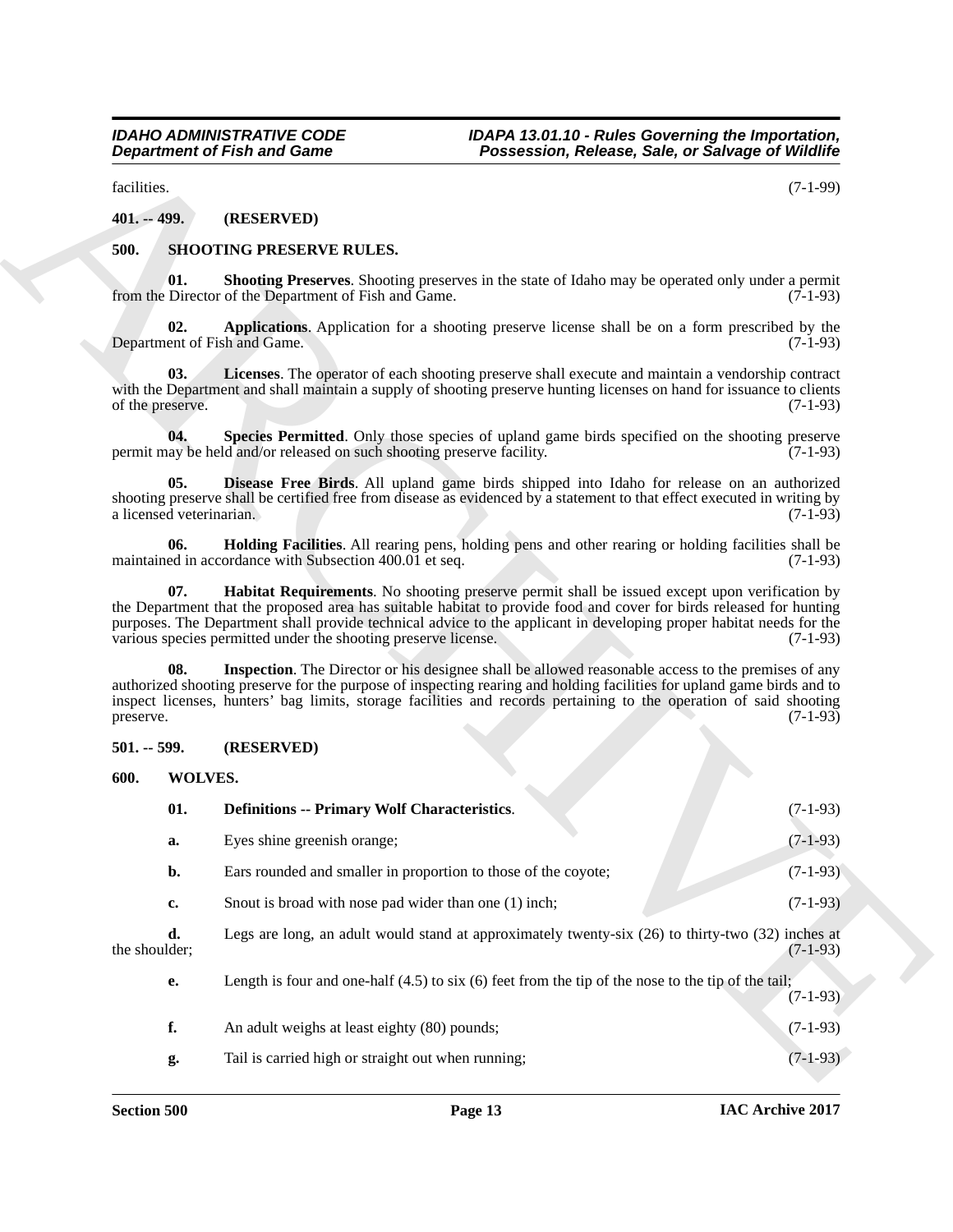- <span id="page-13-5"></span>**e.** Young animals do not require tattooing until the age of six (6) months. (7-1-93)
- **03. License**. (7-1-93)

### <span id="page-13-0"></span>**601. -- 699. (RESERVED)**

### <span id="page-13-4"></span><span id="page-13-3"></span><span id="page-13-2"></span><span id="page-13-1"></span>**700. LIST OF SPECIES APPROVED FOR IMPORTATION INTO IDAHO.**

<span id="page-13-6"></span>

|                       |           | <b>Department of Fish and Game</b>                                                                                                                                                                                                                                                                                                                                | Possession, Release, Sale, or Salvage of Wildlife |            |
|-----------------------|-----------|-------------------------------------------------------------------------------------------------------------------------------------------------------------------------------------------------------------------------------------------------------------------------------------------------------------------------------------------------------------------|---------------------------------------------------|------------|
|                       | h.        | Fur is long and coarse, varies from white to black but is generally grayish in coloration resembling<br>the coyote. The underparts are not as white and the legs and feet are not as red as those of the coyote.                                                                                                                                                  |                                                   | $(7-1-93)$ |
|                       | 02.       | License Application and Tattoos. Any person who obtains or possesses a canine exhibiting<br>primary wolf characteristics or who captures a wolf alive or possesses or obtains a wolf that was born or held in<br>captivity for any purpose must apply for a license for each animal within three (3) days of possession, capture or<br>commencement of captivity. |                                                   | $(7-1-93)$ |
|                       | a.        | Application for a license for each animal shall be made on a form prescribed by the Department and<br>must be completed and returned to the Department within two (2) weeks.                                                                                                                                                                                      |                                                   | $(7-1-93)$ |
| Department.           | b.        | Applicants shall have each animal properly tattooed with a three (3) digit number assigned by the                                                                                                                                                                                                                                                                 |                                                   | $(7-1-93)$ |
|                       | c.        | The tattoo shall be placed on the right flank or inside of the right ear by a qualified veterinarian.                                                                                                                                                                                                                                                             |                                                   | $(7-1-93)$ |
|                       | d.        | The veterinarian shall certify that the animal has been tattooed on the license application. (7-1-93)                                                                                                                                                                                                                                                             |                                                   |            |
|                       | е.        | Young animals do not require tattooing until the age of six (6) months.                                                                                                                                                                                                                                                                                           |                                                   | $(7-1-93)$ |
|                       | 03.       | License.                                                                                                                                                                                                                                                                                                                                                          |                                                   | $(7-1-93)$ |
|                       | a.        | Upon receipt of the completed application, the applicant will be issued a captive wolf license.                                                                                                                                                                                                                                                                   |                                                   | $(7-1-93)$ |
|                       | b.        | The license fee is ten dollars $(\$10)$ .                                                                                                                                                                                                                                                                                                                         |                                                   | $(7-1-93)$ |
|                       | c.        | The license is valid from January 1 through December 31. It shall be renewed annually until the<br>licensee no longer possesses the animal.                                                                                                                                                                                                                       |                                                   | $(7-1-93)$ |
| $601. - 699.$         |           | (RESERVED)                                                                                                                                                                                                                                                                                                                                                        |                                                   |            |
| 700.<br>within Idaho. |           | LIST OF SPECIES APPROVED FOR IMPORTATION INTO IDAHO.<br>The following species are generally approved to be possessed, imported into or transported, sold, bartered or traded                                                                                                                                                                                      |                                                   | $(7-1-99)$ |
|                       | 01.       | Approved License Required. No person shall import any species of live wildlife without a license<br>approved by the director or his designee.                                                                                                                                                                                                                     |                                                   | $(7-1-99)$ |
|                       | 02.       | Species Allowed for Importation. The following species have been approved for importation into<br>Idaho (a license is still required):                                                                                                                                                                                                                            |                                                   | $(7-1-99)$ |
|                       | a.        | Rocky Mountain Elk. Cervus elaphus canadensis.                                                                                                                                                                                                                                                                                                                    |                                                   | $(7-1-93)$ |
|                       | b.        | Roosevelt Elk. Cervus elaphus roosevelti.                                                                                                                                                                                                                                                                                                                         |                                                   | $(7-1-93)$ |
|                       | c.        | Manitoba Elk. Cervus elaphus manitobensis.                                                                                                                                                                                                                                                                                                                        |                                                   | $(7-1-93)$ |
|                       | d.        | Reindeer/Caribou. Rangifer tarandus spp. Only allowed south of the Salmon River.                                                                                                                                                                                                                                                                                  |                                                   | $(7-1-93)$ |
|                       | <b>e.</b> | Rocky Mountain Mule Deer. Odocoileus hemionus hemionus.                                                                                                                                                                                                                                                                                                           |                                                   | $(7-1-93)$ |
|                       |           |                                                                                                                                                                                                                                                                                                                                                                   |                                                   |            |
|                       | f.        | Pronghorn/Antelope. Antilocapra americana americana.                                                                                                                                                                                                                                                                                                              |                                                   | $(7-1-93)$ |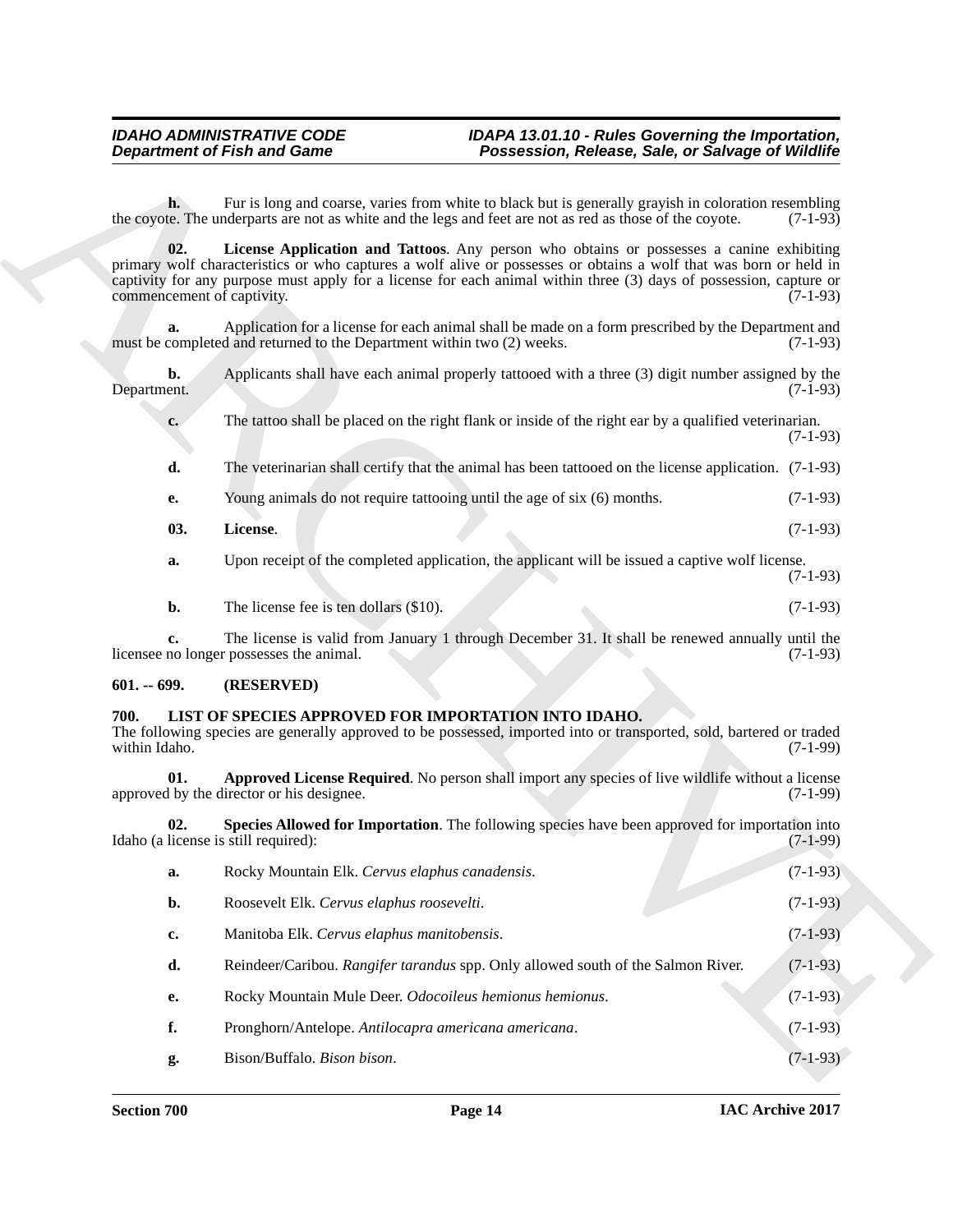| h.<br>i.<br>k.<br>$\mathbf{l}$ .<br>m. | Fallow Deer. Dama dama spp.<br>Muntjac Deer. Muntiacus muntjak spp.<br>Wild Turkey (Merriams, Rio Grande And Eastern). Melagris gallapavo spp.<br>Pheasants. All species.                                                                                                                                                                                                                                                                                                                                                                                                         | $(7-1-93)$<br>$(7-1-93)$<br>$(7-1-93)$                                                                            |
|----------------------------------------|-----------------------------------------------------------------------------------------------------------------------------------------------------------------------------------------------------------------------------------------------------------------------------------------------------------------------------------------------------------------------------------------------------------------------------------------------------------------------------------------------------------------------------------------------------------------------------------|-------------------------------------------------------------------------------------------------------------------|
|                                        |                                                                                                                                                                                                                                                                                                                                                                                                                                                                                                                                                                                   |                                                                                                                   |
|                                        |                                                                                                                                                                                                                                                                                                                                                                                                                                                                                                                                                                                   |                                                                                                                   |
|                                        |                                                                                                                                                                                                                                                                                                                                                                                                                                                                                                                                                                                   |                                                                                                                   |
|                                        |                                                                                                                                                                                                                                                                                                                                                                                                                                                                                                                                                                                   | $(7-1-93)$                                                                                                        |
|                                        | Columbian Sharp-Tailed Grouse. Pedioecetes phasianellus.                                                                                                                                                                                                                                                                                                                                                                                                                                                                                                                          | $(7-1-93)$                                                                                                        |
|                                        | Gray/Hungarian Partridge. Perdix perdix.                                                                                                                                                                                                                                                                                                                                                                                                                                                                                                                                          | $(7-1-93)$                                                                                                        |
| n.                                     | Chukar Partridge. Alectoris graeca.                                                                                                                                                                                                                                                                                                                                                                                                                                                                                                                                               | $(7-1-93)$                                                                                                        |
| 0.                                     | Blue Grouse. Dendrogapus obscurus.                                                                                                                                                                                                                                                                                                                                                                                                                                                                                                                                                | $(7-1-93)$                                                                                                        |
| <b>p.</b>                              | Spruce Grouse. Canochites canadensis.                                                                                                                                                                                                                                                                                                                                                                                                                                                                                                                                             | $(7-1-93)$                                                                                                        |
| q.                                     | Ruffed Grouse. Bonasa umbellus.                                                                                                                                                                                                                                                                                                                                                                                                                                                                                                                                                   | $(7-1-93)$                                                                                                        |
| r.                                     | Callipepla californica, Oreortyx pictus and Callipepla gambelii.                                                                                                                                                                                                                                                                                                                                                                                                                                                                                                                  | Wild Quail (Northern Bobwhite, California, Mountain And Gambel's). Colinus virginianus,<br>$(7-1-93)$             |
| 03.<br>importation.<br>04.             | Fur Farms, Fish Farms, Domestice Cervidae, and Bona Fide Pet Stores. Fur farms, fish farms,<br>domestic cervidae, and bona fide pet stores are regulated by the Idaho Department of Agriculture. However, a license<br>to import those animals into the state shall be obtained from the Idaho Department of Fish and Game prior to<br>on a case-by-case basis. Application shall be made on a department-prepared form and comply with the procedures of<br>Section 101 of these rules. The decision on whether import and possession will be allowed shall be in the director's | $(7-1-99)$<br>All Other Species. All species of live wildlife not listed above for importation will be considered |
| or disease.                            | discretion, based on the protection of Idaho's wildlife from habitat degradation, genetic contamination, competition,                                                                                                                                                                                                                                                                                                                                                                                                                                                             | $(7-1-99)$                                                                                                        |
| $701. - 999.$                          | (RESERVED)                                                                                                                                                                                                                                                                                                                                                                                                                                                                                                                                                                        |                                                                                                                   |
|                                        |                                                                                                                                                                                                                                                                                                                                                                                                                                                                                                                                                                                   |                                                                                                                   |
|                                        |                                                                                                                                                                                                                                                                                                                                                                                                                                                                                                                                                                                   |                                                                                                                   |

### <span id="page-14-2"></span><span id="page-14-1"></span><span id="page-14-0"></span>**701. -- 999. (RESERVED)**